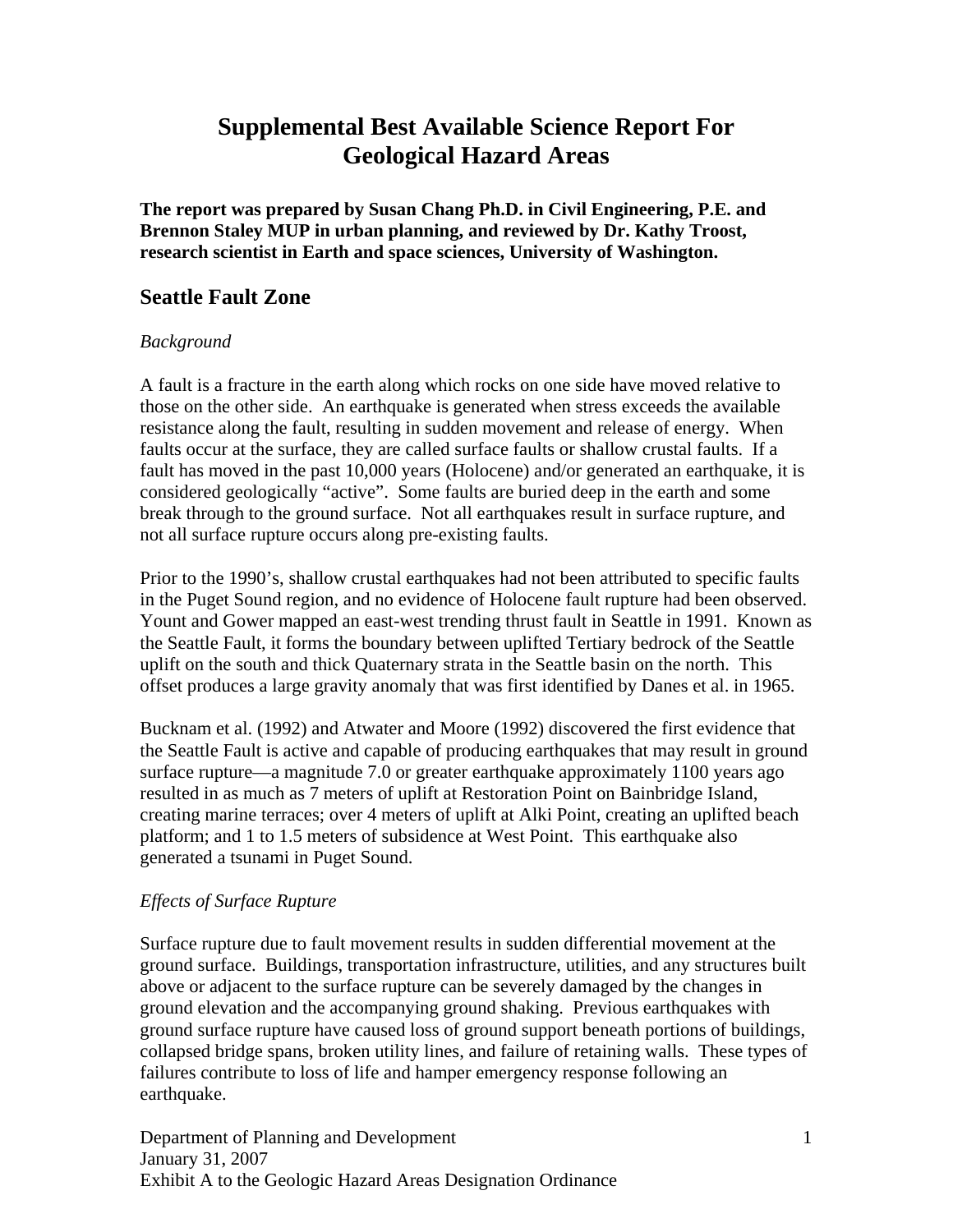#### *Recent Studies of the Seattle Fault Zone*

The Seattle Fault was defined as a "zone" by Johnson et al. in 1994 with four southdipping strands with reverse displacement. Since then, the subsurface geometry and activity of the Seattle Fault Zone has been the subject of a number of recent studies. Many details about its precise location, subsurface geometry, displacement history, and slip rate are still being debated by researchers, and a number of models have been proposed. Table 1 summarizes recent published studies with postulated proposed models of the Seattle Fault Zone available as of January 2007. The most recent research shows the Seattle Fault Zone as a 5 to 7 km-wide east-west trending zone of south-dipping thrust faults, north-dipping backthrusts, and folds.

The earliest models of the Seattle Fault Zone were based on inferences from gravity data and conventional industry seismic reflection data. Subsequently, more detailed studies have been performed that include aeromagnetic surveys, seismic reflection surveys as part of the 1998 Seismic Hazards Investigation in Puget Sound (SHIPS) experiments, geologic evidence from fault trenching, and geologic mapping.

Stratigraphic and geomorphic evidence support the conclusion that strands of the Seattle fault as mapped by Johnson et al. (1999) can be traced on to land at the coast in West Seattle; however, mapping of individual strands much beyond the coast is not yet possible (Booth et al., 2003). Work by Harding et al. (2002) further confirms that at least three of the strands of the Seattle Fault Zone can be identified in the West Seattle coastline based on topographic data and that the frontal strand moved during the ~900 AD event described by Atwater and Moore (1992). Faults are difficult to map in the Puget Lowland because of dense vegetation, water, coverage by surficial deposits and/or fill, and extensive regrading for urban development in many areas.

Recent work by Sherrod (2005), Sherrod et al. (2001), and Nelson et al. (2003) indicate that known active strands of the Seattle Fault in Bellevue and on Bainbridge Island have produced surface rupture, and some strands have been reactivated by multiple earthquake events. Ten Brink et al. (2006) concluded that the surface rupture that occurred 1100 years ago on at least two strands on the Seattle Fault resulted from a moment magnitude (M) 7.5 earthquake.

The estimated probabilities of an earthquake with  $M > 6.5$  occurring on the Seattle Fault Zone or from a random shallow crustal source in the Puget Sound region are approximately 5 percent in 50 years (recurrence interval of 1000 years) and 15 percent in 50 years, respectively (EERI, 2005b). These probability estimates have large uncertainties (Frankel, 2007). The probability estimate for an  $M > 6.5$  earthquake on the Seattle Fault Zone is based on trenching studies at a small number of locations as well as a slip rate estimate that has a large uncertainty (Frankel, 2007). The probability estimate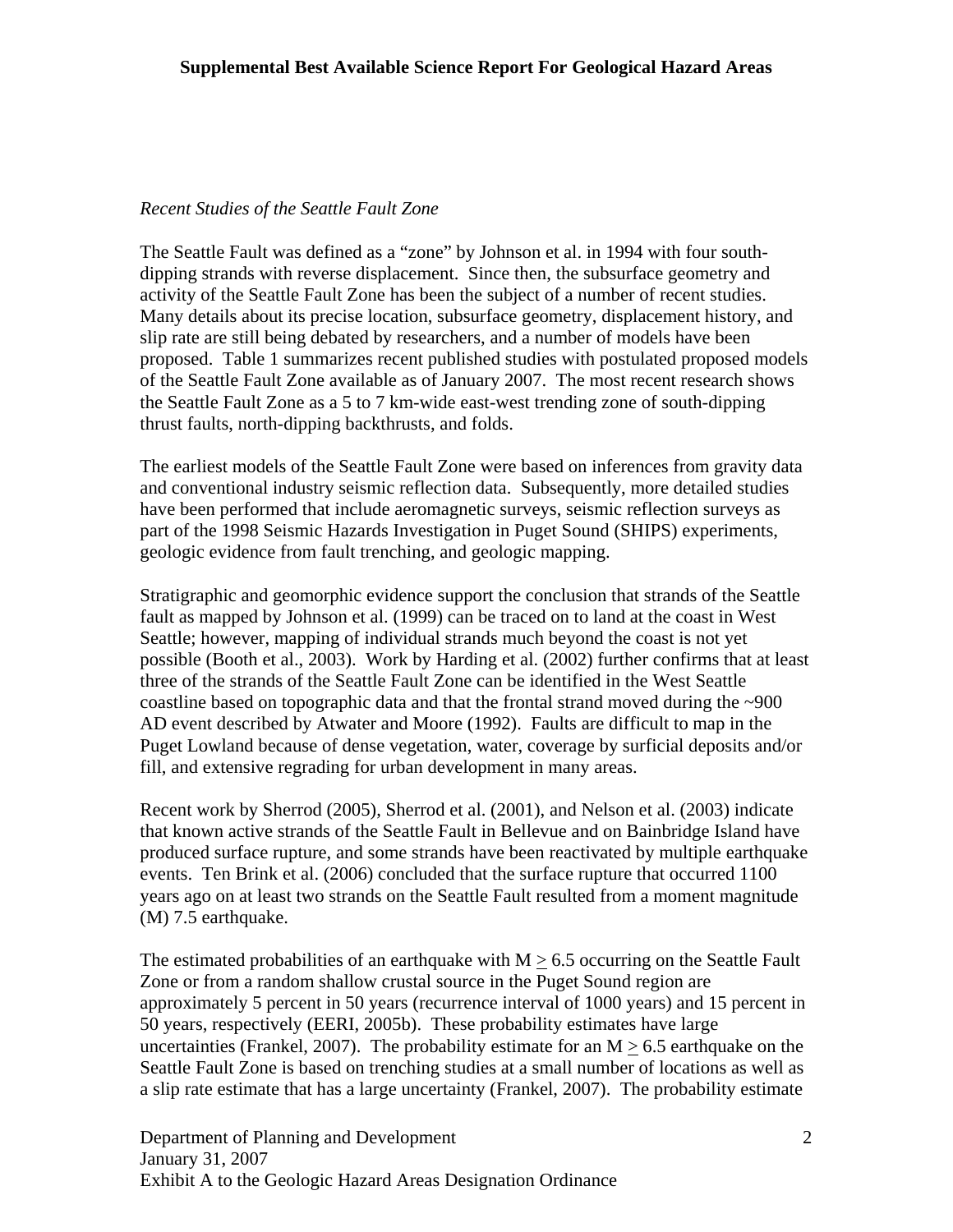of a random shallow earthquake with  $M \geq 6.5$  in the Puget Sound region is based on extrapolating the rate of observed earthquakes with magnitudes of 4 and above (Frankel, 2007).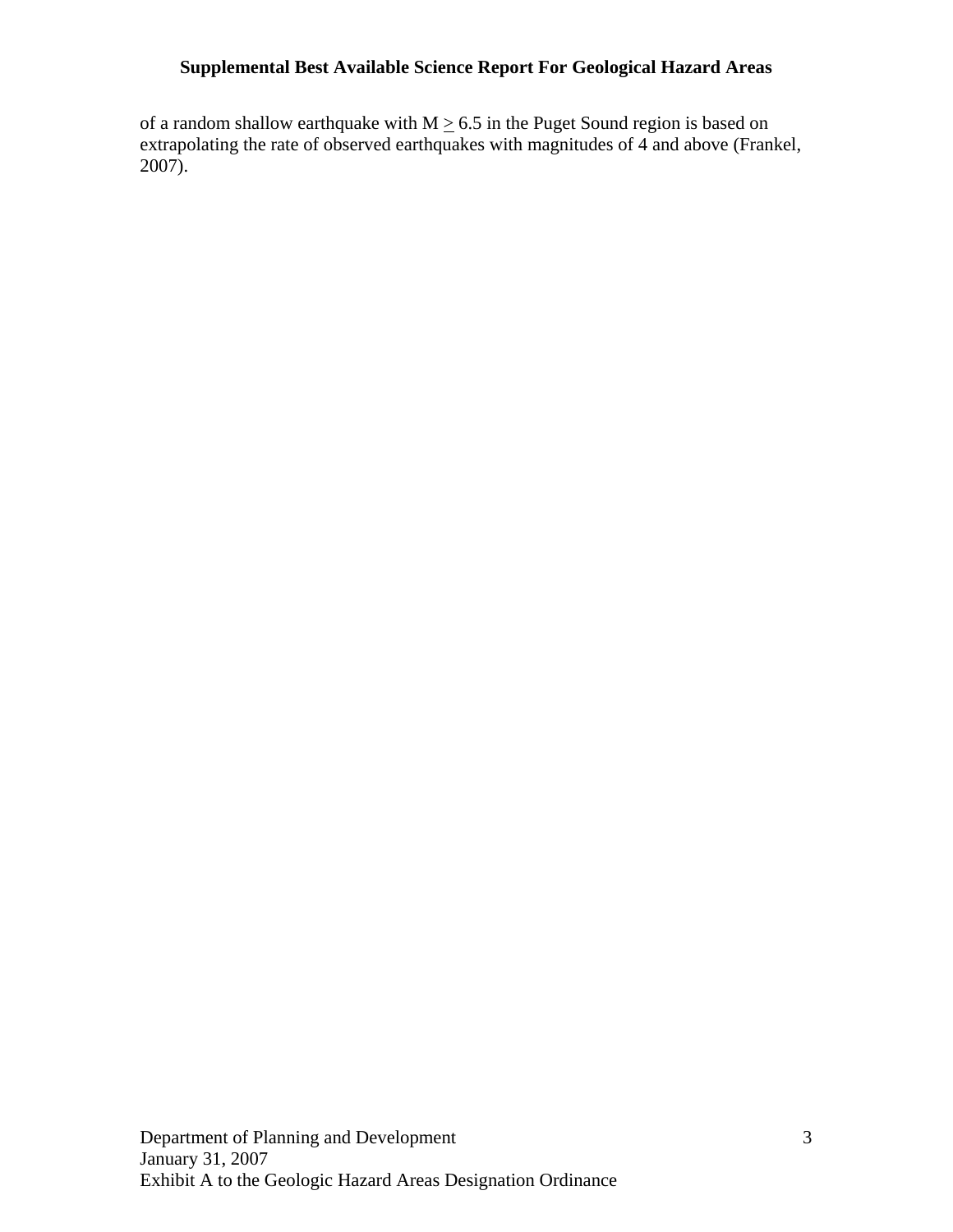| <b>Factor</b>        | Finding                                                 | <b>Source</b>         |
|----------------------|---------------------------------------------------------|-----------------------|
| <b>Seattle Fault</b> | Fault Zone delineated based upon Blakely et al.         | Troost, et al., 2005  |
| Zone                 | (2002), Brocher et al. (2004), subsurface stratigraphy, |                       |
| geometry             | and geologic mapping                                    |                       |
|                      | Seismic reflection, aeromagnetic, gravity, and          | Brocher, et al., 2004 |
|                      | geologic data used to interpret the Seattle             |                       |
|                      | Fault Zone as a passive-roof duplex associated with     |                       |
|                      | the Tacoma Fault Zone. The overlying shallow roof       |                       |
|                      | thrust is passive and only slips when the underlying    |                       |
|                      | Seattle Fault or Tacoma Fault ruptures. The master      |                       |
|                      | floor thrust is the most important thrust beneath       |                       |
|                      | Seattle.                                                |                       |
|                      | Paper focused on the Tacoma fault. Crustal              | Johnson et al., 2004  |
|                      | deformation between Seattle and Tacoma is forced by     |                       |
|                      | slip on the deeper Seattle fault. Motion is distributed |                       |
|                      | on the shallow Seattle Fault Zone, Tacoma fault, East   |                       |
|                      | Passage Fault Zone and other structures beneath the     |                       |
|                      | Seattle uplift.                                         |                       |
|                      | Shallow velocity structure of the Seattle Fault Zone    | Calvert et al., 2003  |
|                      | imaged by tomographic inversion of a very dense         |                       |
|                      | data set of seismic reflection profiles shot during the |                       |
|                      | 1998 SHIPS experiments (seismic reflection studies).    |                       |
|                      | Along-strike differences in the uplift of Tertiary      |                       |
|                      | rocks beneath Puget Sound are likely attributable to    |                       |
|                      | the existence of a segment boundary in the Seattle      |                       |
|                      | fault system. Segmentation, if present, did not         |                       |
|                      | prevent two strands from rupturing across the           |                       |
|                      | boundary during the ~AD 900 event.                      |                       |
|                      | Used the results of a high-resolution aeromagnetic      | Blakely et al., 2002  |
|                      | survey to define four main strands of the Fault Zone    |                       |
|                      | over an east-west distance of >50km. These strands      |                       |
|                      | coincide with the large gravity anomaly, geologic       |                       |
|                      | data, and seismic reflection data presented by          |                       |
|                      | previous studies. The magnetic anomalies coincide       |                       |
|                      | with steeply dipping bedrock in the hanging wall of     |                       |
|                      | the Seattle Fault Zone.                                 |                       |
|                      | Results from 1998 SHIPS seismic reflection studies      | Brocher et al., 2001  |
|                      | confirms newly proposed location for the Seattle        |                       |
|                      | Fault Zone in Blakely et al., 2002. Seattle Fault Zone  |                       |
|                      | produces a prominent velocity anomaly.                  |                       |

**Table 1: Recent references on geometry and structure of the Seattle Fault Zone**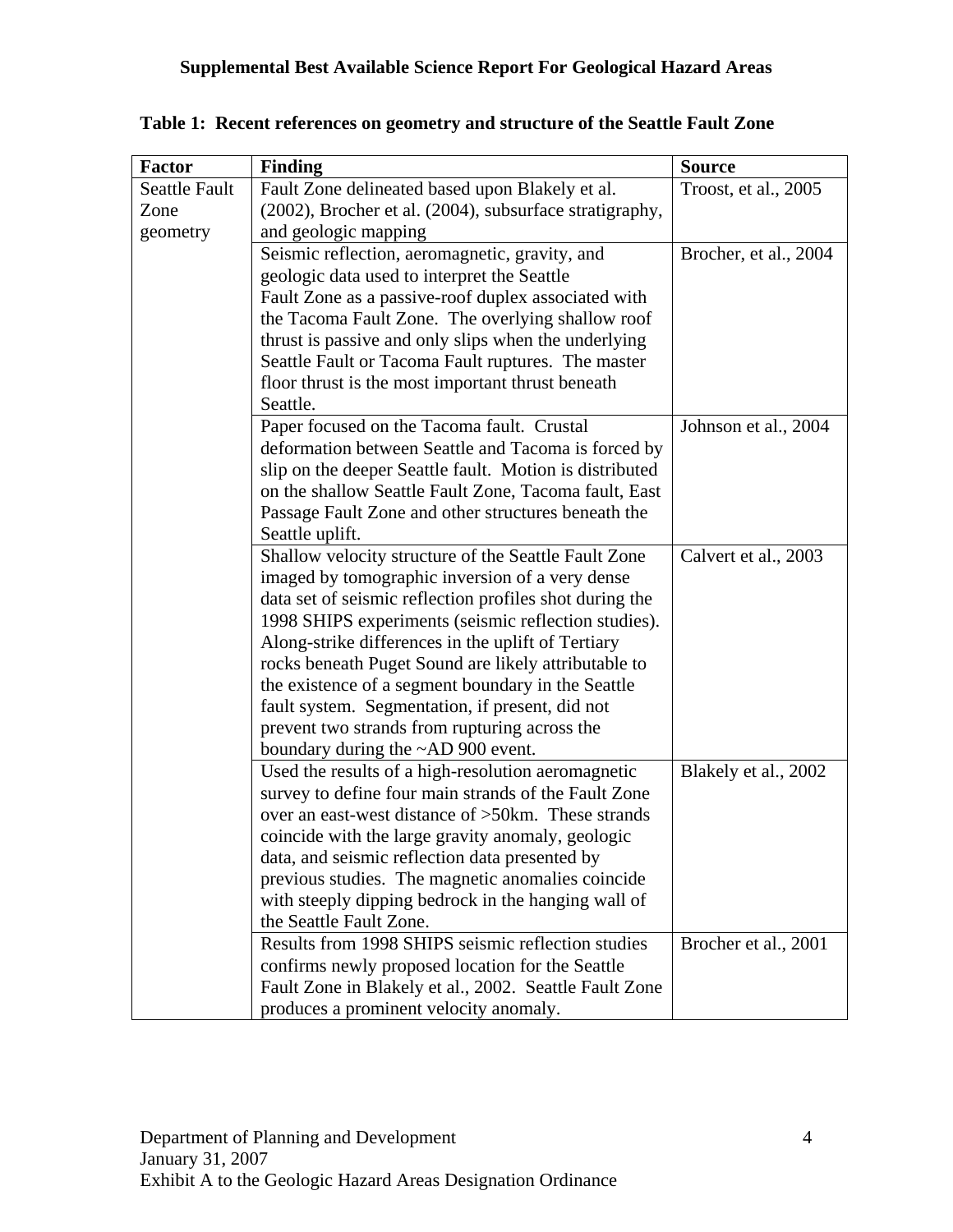|                      | Analyzed high-resolution and conventional industry      | Johnson et al., 1999 |
|----------------------|---------------------------------------------------------|----------------------|
|                      | marine seismic reflection data to characterize the      |                      |
|                      | Fault Zone as a 4 to 6 km wide (north-south)            |                      |
|                      | direction) zone consisting of three or four east-west   |                      |
|                      | trending fault strands. Also identified north-trending  |                      |
|                      | high-angle strike slip fault zone in Puget Sound that   |                      |
|                      | cuts the Seattle Fault Zone into segments.              |                      |
|                      | Used industry seismic reflection data in an initial     | Pratt et al., 1997   |
|                      | attempt to define the deep geometry of faults in the    |                      |
|                      | Puget Lowland area. Based on this model, most of        |                      |
|                      | the faults and folds in the region are related at depth |                      |
|                      | and are components of a north moving thrust sheet.      |                      |
|                      | The Seattle fault is interpreted to be a thrust fault   |                      |
|                      | dipping southward at an angle of about 20 degrees       |                      |
|                      | but steepening to 45 degrees in the near surface.       |                      |
|                      | Data indicate $>7$ km of throw across the fault over    |                      |
|                      |                                                         |                      |
| Known                | the last 40 million years.                              |                      |
|                      | Five trenches across a Holocene fault scarp on          | Nelson et al., 2003  |
| strands of the       | Bainbridge Island yield the first radiocarbon-          |                      |
| <b>Seattle Fault</b> | measured earthquake recurrence intervals for a          |                      |
|                      | crustal fault in western Washington. The scarp, the     |                      |
|                      | first to be revealed by laser (LIDAR) imagery, marks    |                      |
|                      | the Toe Jam Hill Fault, a north-dipping backthrust to   |                      |
|                      | the Seattle fault. Folded and faulted strata,           |                      |
|                      | liquefaction features, and forest soil A horizons       |                      |
|                      | buried by hanging-wall-collapse colluvium record        |                      |
|                      | three, or possibly four, earthquakes between 2500       |                      |
|                      | and 1000 yr ago. The most recent earthquake is          |                      |
|                      | probably the 1050-1020 yr B.P. (A.D. 900-930)           |                      |
|                      | earthquake that raised marine terraces and triggered a  |                      |
|                      | tsunami in Puget Sound. Vertical deformation            |                      |
|                      | estimated from stratigraphic and surface offsets at     |                      |
|                      | trench sites suggests late Holocene earthquake          |                      |
|                      | magnitudes near M7, corresponding to surface            |                      |
|                      | ruptures $> 36$ km long. Corresponding fault-slip rates |                      |
|                      | are 0.2 mm/yr for the past 16,000 yr and 2 mm/yr for    |                      |
|                      | the past 2500 yr. Because the Toe Jam Hill fault is a   |                      |
|                      | backthrust to the Seattle fault, it may not have        |                      |
|                      | ruptured during every earthquake on the Seattle fault.  |                      |
|                      | At Vasa Park on the west shore of Lake Sammamish,       | Sherrod et al., 2001 |
|                      | trenching exposed a fault zone. The fault moved at      |                      |
|                      | least one time at the very beginning of the Holocene.   |                      |
|                      | Only one, limiting, maximum age was obtained.           |                      |
|                      |                                                         |                      |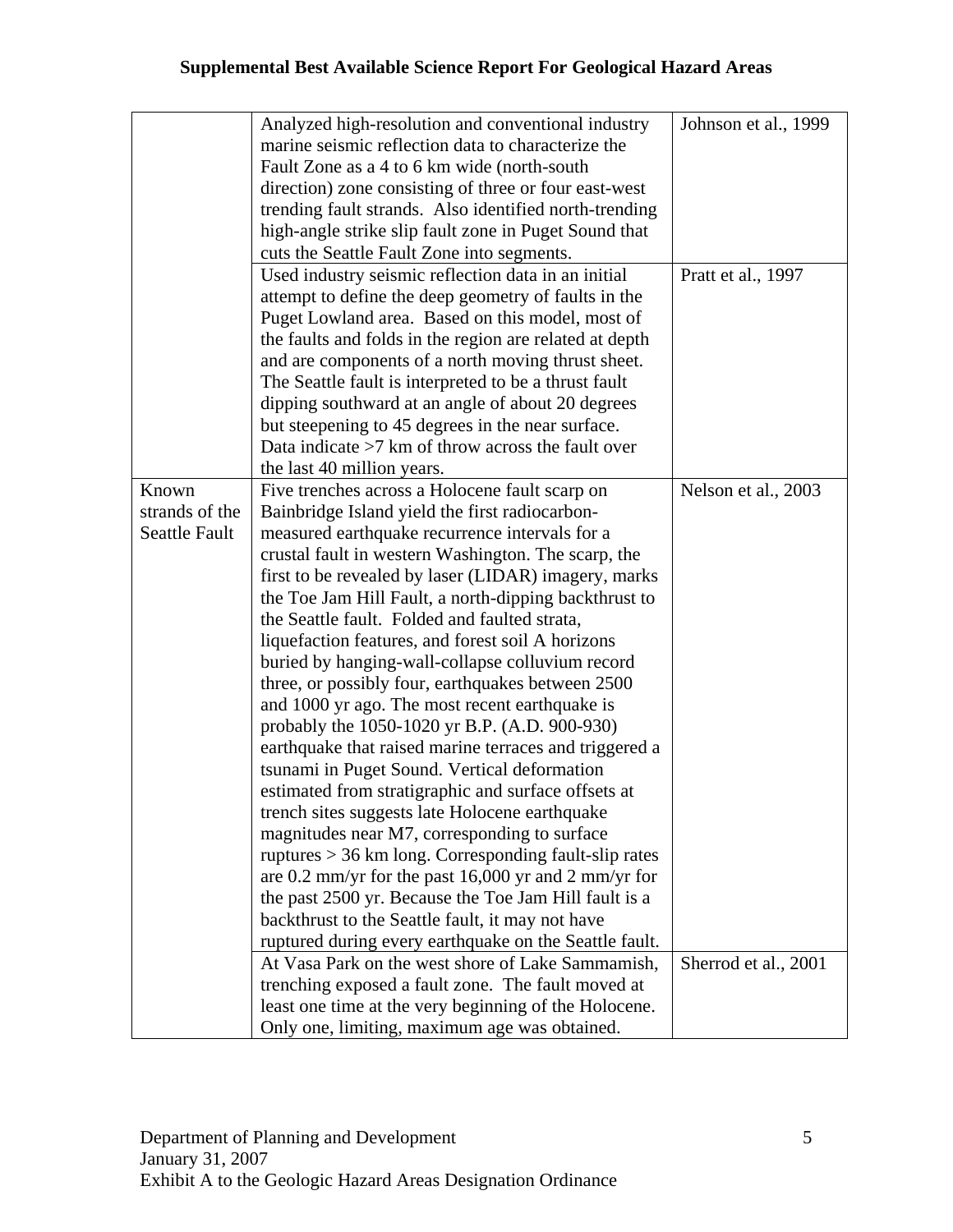| Topographic analyses of uplifted marine platforms       | Harding et al., 2002 |
|---------------------------------------------------------|----------------------|
| based on Lidar mapping suggest that activity on the     |                      |
| strands of the Seattle fault in West Seattle date to or |                      |
| after the ~900 AD event.                                |                      |
| Excavation at Vasa Park in Bellevue showed the          | EERI, 2005a          |
| south side of the fault pushing up and to the north by  |                      |
| about 6-1/2 feet during the very beginning of the       |                      |
| Holocene. Finding is important because the trench       |                      |
| shows that earthquakes on the Seattle fault have        |                      |
| occurred on both sides of Puget Sound, provides clear   |                      |
| evidence for an earthquake unrelated to the one 1100    |                      |
| years ago, is different from the north side up motions  |                      |
| on faults west of Puget Sound.                          |                      |
| Provides a summary of active fault zones in the Puget   | Sherrod, 2005        |
| Lowland. Lidar scarps in the Seattle Fault Zone are     |                      |
| north-side-up, opposite the vergence suggested for      |                      |
| the Seattle fault. Trenching data reveal as many as     |                      |
| three surface rupturing earthquakes in the past 2500    |                      |
| vears.                                                  |                      |
| Stratigraphic and geomorphic evidence supports that     | Booth et al., 2003   |
| strands of the Seattle fault as mapped by Johnson et    |                      |
| al., 1999, can be traced onto land at the coast in West |                      |
| Seattle. Mapping of individual strands much beyond      |                      |
| the coast is not yet possible.                          |                      |

## *Designation of the Seattle Fault Zone*

Mapping by Troost et al. (2005) represents the most current delineation of the area of suspected fault rupture hazard. The Seattle Fault Zone shown in this reference considers the fault models postulated by Blakely et al. (2002) and Brocher et al. (2004), constrained and modified by areas of geologic evidence such as uplifted beach deposits, downdropped tidal marshes, offset strata, and deformation such as sheared and tightly folded strata near the northern edge of the Fault Zone. Troost et al. (2005) designate the Seattle Fault Zone as a zone, rather than specific lines, because of the uncertainty in the postulated fault models and the uncertainty in precise locations of fault strands; however, all of the postulated models present four or more possible east-west trending strands or a large area over which deformation could possibly occur due to movement on deeper portions of the Seattle Fault. Surface rupture is possible along existing strands within the Seattle Fault Zone and less likely along new faults within the Seattle Fault Zone (Troost, 2007).

It is likely that the State of Washington in conjunction with the U.S. Geological Survey will issue a map of active faults in the State of Washington some time in 2007 (Troost, 2007 and Walsh, 2007).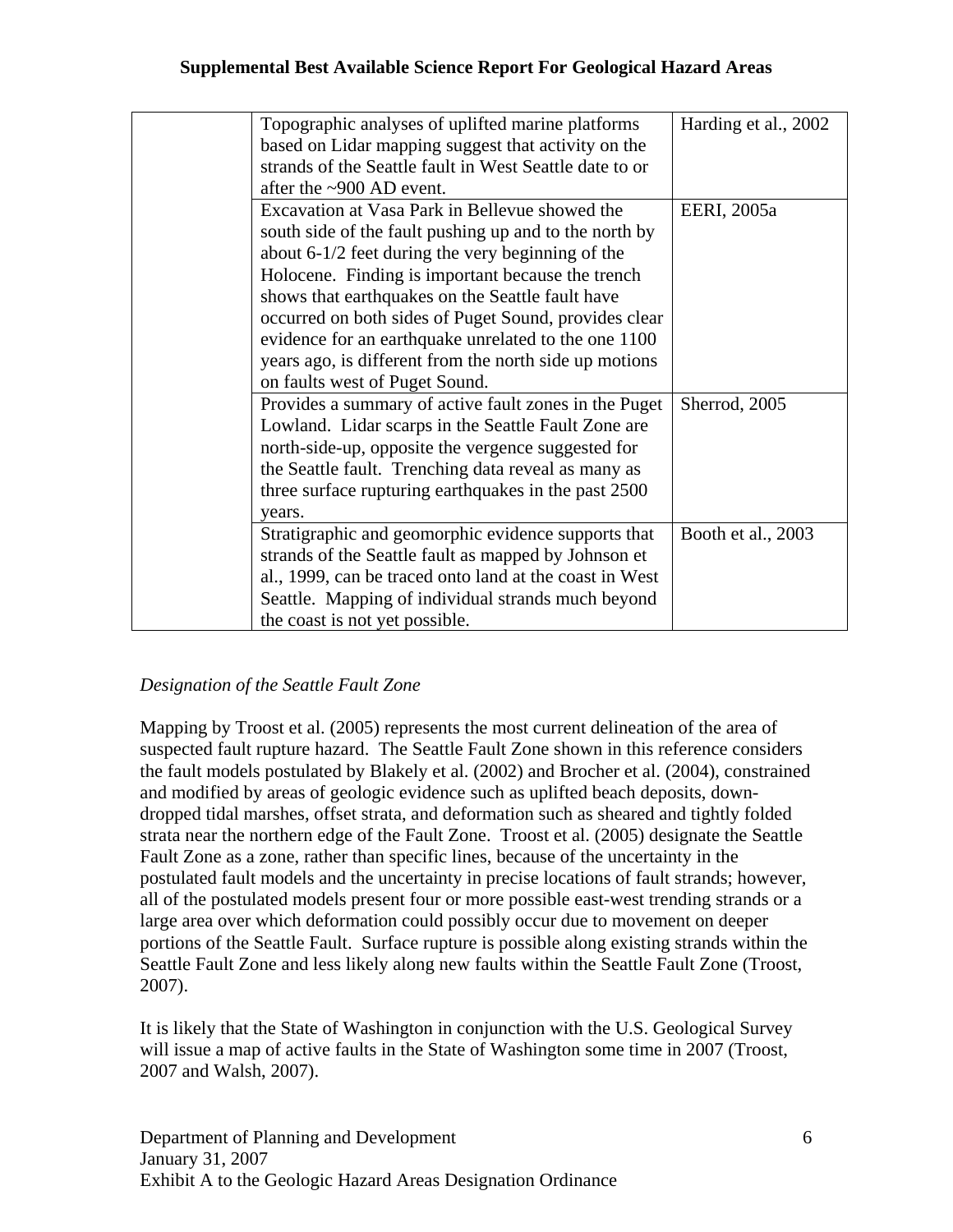#### *References*

Atwater, B.F., 1999, *Radiocarbon dating of a Seattle earthquake to AD 900-930*, Seismological Research Letters, v. 70, p. 232.

Atwater, B.F., and Moore, A.L., 1992, *A tsunami about 1000 years ago in Puget Sound Washington*, Science, December 4.

Blakely, R.J., Wells, R.E., Weaver, C.S., and Johnson, S.Y., 2002, *Location, structure, and seismicity of the Seattle fault zone, Washington: Evidence from aeromagnetic anomalies, geologic mapping, and seismic reflection data*, GSA Bulletin, vol. 114 no. 2, p. 169-177, February.

Booth, D.B., Troost, K.G., and Shimel, S.A., 2003, *Landfall of the Seattle Fault Zone, West Seattle, WA*: Abstracts with Program, Geological Society of America, Annual Meeting, Seattle, November 2-5, 2003, p.479.

Brocher, T.M., Blakely, R.J., and Wells, R.E., 2004, *Interpretation of the Seattle Uplift, Washington as Passive-Roof Duplex*, Bulletin of the Seismological Society of America, vol. 94, no. 4, 1379-1401.

Brocher, T.M., Parsons, T., Blakely, R.J., Christensen, N.I., Fisher, M.A., Wells, R.E., and the SHIPS Working Group, 2001, *Upper crustal structure in Puget Lowland, Washington: Results from the 1998 Seismic Hazards Investigation in Puget Sound,* Journal of Geophysical Research, vol. 106 no. 7, p. 13541-13564, July.

Bucknam, R.C., Hemphill-Haley, E., and Leopold, E.B., 1992, *Abrupt uplift within the past 1700 years at southern Puget Sound, Washington*, Science, v. 258, p. 1611-1614.

Calvert, A.J., Fisher, M.A., and Johnson, S.Y., 2003, *Along-strike variations in the shallow seismic velocity structure of the Seattle fault zone: Evidence for fault segmentation beneath Puget Sound*, Journal of Geophysical Research, vol. 108 no. B1.

Danes, Z.F., and nine others, 1965, *Geophysical investigations of the southern Puget Sound area, Washington*: Journal of Geophysical Research, v. 70, p. 5573-5579.

Earthquake Engineering Research Institute (EERI) and Washington Military Department Emergency Management Division, 2005a, *Scenario for a Magnitude 6.7 earthquake on the Seattle Fault*, Mark Stewart, editor.

Earthquake Engineering Research Institute (EERI) and Washington Military Department Emergency Management Division, 2005b, *Scenario for a Magnitude 6.7 earthquake on the Seattle Fault*, scenario presentations available from http://seattlescenario.eeri.org/documents.php, downloaded on January 29, 2007.

Frankel, A.F., 2007, personal communication.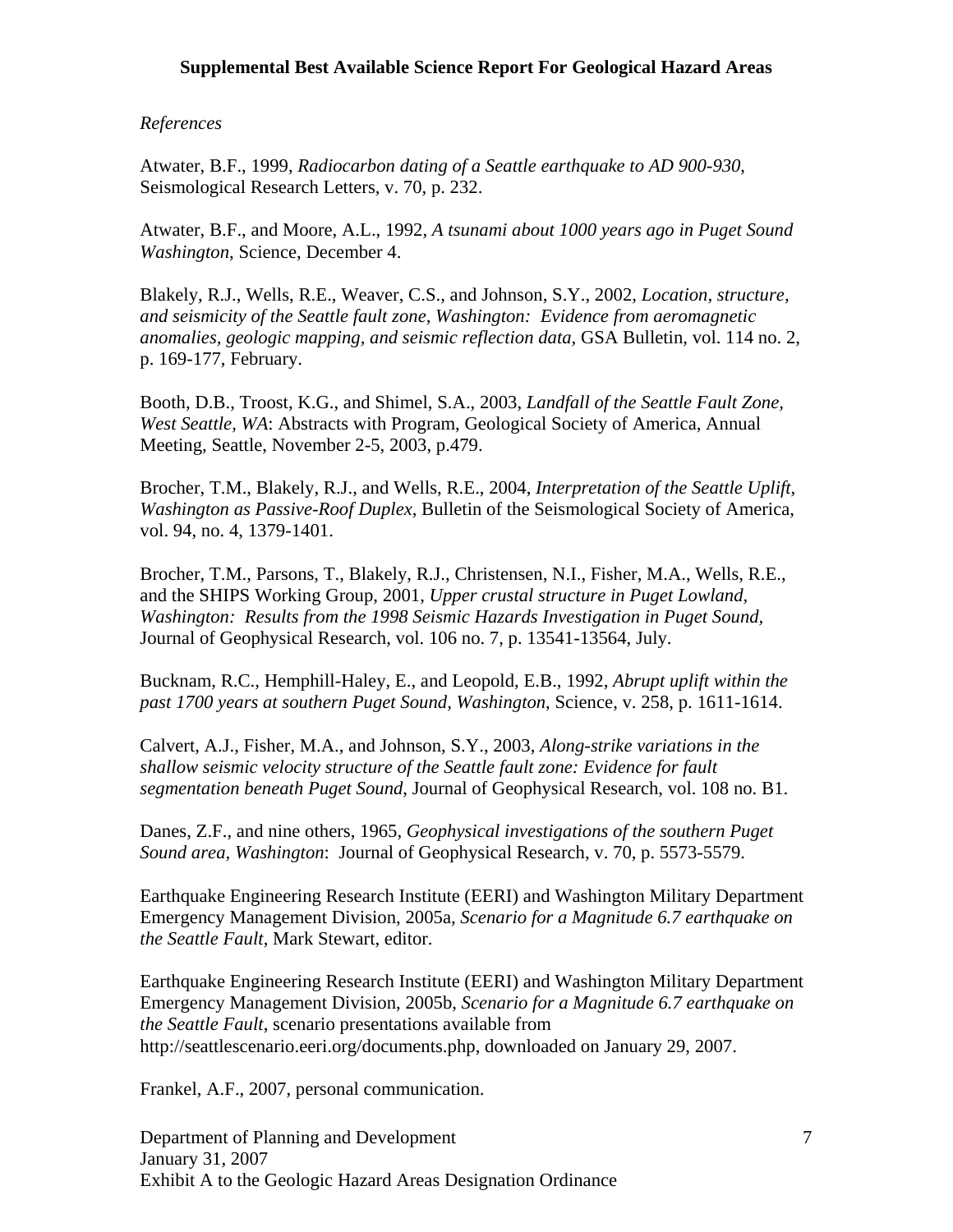Harding, D.J., Johnson, S.Y., and Haugerud, R.A., 2002, *Folding and rupture of an uplifted Holocene marine platform in the Seattle Fault Zone, Washington, revealed by airborne laser swath mapping*, abstract, GSA Cordilleran Section Meeting.

Johnson, S. Y., Potter, C. J., and Armentrout, J. M., 1994, *Origin and evolution of the Seattle fault and Seattle basin, Washington*, Geology, v. 22, p. 71-74.

Johnson, S.Y., Blakely, R.J., Stephenson, W.J., and Dadisman, S.V., 2004, *Active shortening of the Cascadia forearc and implications for seismic hazards of the Puget Lowland*, Tectonics, v. 23, TC1011.

Johnson, S.Y., Dadisman, C.V., Childs, J.R., and Stanley, W.D., 1999, *Active tectonics of the Seattle fault and central Puget Sound, Washington—implications for earthquake hazards*: Geological Society of America Bulletin, v. 111, no. 7, p. 1042-1053.

Nelson, A.R., Johnson, S.Y., Kelsey, H.M., Wells, R.E., Sherrod, B.L., Pezzopane, S.K., Bradley, L., Koehler, R.D., and Bucknam, R.C., 2003, *Late Holocene earthquakes on the Toe Jam Hill fault, Seattle fault zone, Bainbridge Island, Washington*, Geological Society of America Bulletin, 115, 1388-1403.

Pratt, T.L., Johnson, S.Y., Potter, C., Stephenson, W, and Finn, C., 1997, *Seismic reflection images beneath Puget Sound, western Washington state: The Puget Lowland thrust sheet hypothesis*, Journal of Geophysical Research, v. 102, p. 27469-27489.

Sherrod, B.L., Haeussler, P.J., Wells, R., Troost, K., and Haugerud, R., 2001, *Surface rupture in the Seattle fault zone near Bellevue, Washington*, Seismological Research Letters, v.72, no. 2, p. 253.

Sherrod, B.L., 2002, *Late Quaternary surface rupture along the Seattle fault zone near Bellevue, Washington*: EOS (Transactions, American Geophysical Union), v.83 (47), abstract S21C-12.

Sherrod, B.L., 2005, *Prehistoric earthquakes in the Puget Lowland, Washington*: EOS (Transactions, American Geophysical Union), Fall Meeting abstract S54A-05.

ten Brink, U.S., Song, J., and Bucknam, R.C., 2006, *Rupture models for the A.D. 900-930 Seattle fault earthquake from uplifted shorelines*, Geology, v. 34, no. 7, p. 585-588, July.

Troost, K.G., Booth, D.B., Wisher, A.P., and Shimel, S.A., 2005, *The geologic map of Seattle, a progress report,* U.S. Geological Survey, Open-file report 2005-1252, scale 1:24,000.

Troost, K.G., 2007, personal communication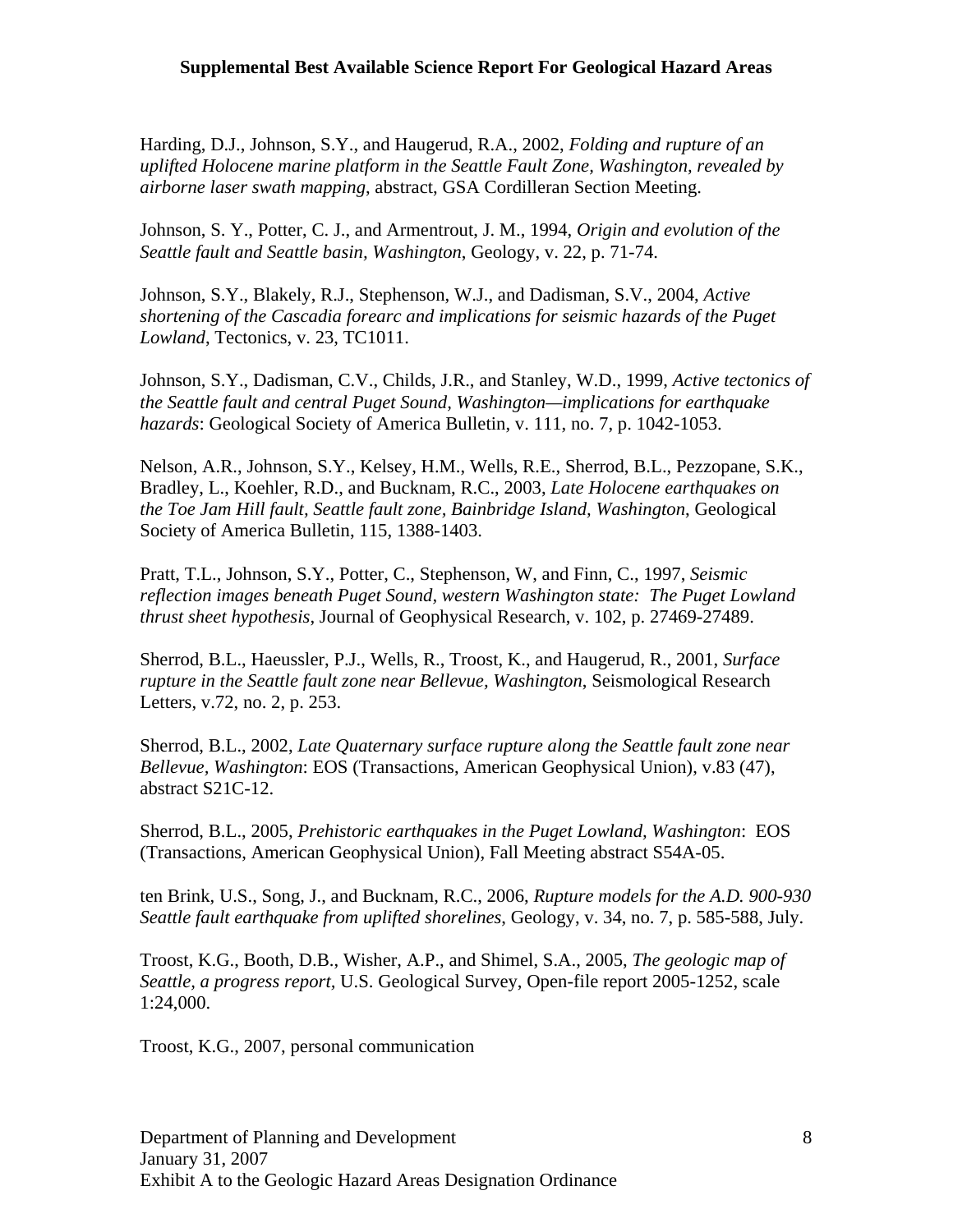U.S. Conference on Lifeline Earthquake Engineering, "How Vulnerable are Seattle Area Lifelines?"

Washington State, Military Department, Emergency Management Division, *Washington State Hazard Mitigation Plan,* July 2004, http://emd.wa.gov/6-mrr/mit-rec/mit/mit-pubsforms/hazmit-plan/hazmit-plan-idx.htm (12 January 2007).

Yount, J. C., and Gower, H. D., 1991, Bedrock geologic map of the Seattle 30' by 60' quadrangle, Washington: U.S. Geological Survey Open-File Report 91-147, scale 1:100,000.

## **Tsunami Inundation Areas**

### *Background*

A tsunami is a series of water waves of extremely long period and long wavelength (distance from crest to crest) caused by a sudden disturbance that vertically displaces the water. Sudden offsets in the earth's crust, such as during earthquakes, can cause a tsunami. Landslides and underwater volcanic eruptions can also generate tsunamis.

Washington's outer coast is vulnerable to tsunamis from distant sources (such as earthquakes in Alaska, Japan, or Chile) and from the adjacent Cascadia Subduction Zone (CSZ). The CSZ is a fault located at the boundary between two tectonic plates, and it has generated earthquakes of magnitude 8 or larger at least six times in the past 3,500 years. Computer modeling by Walsh et al. (2000) indicates that a tsunami due to a great earthquake on the CSZ could cause a tsunami up to 30 feet in height that would affect the entire Washington coast.

Washington's inland waters, such as those in the Puget Sound region, are also subject to tsunamis, particularly those generated by local crustal earthquakes or by surface and submarine landslides. Atwater and Moore (1992) showed that a magnitude  $7+$ earthquake approximately 1100 years ago on the Seattle Fault Zone likely created a tsunami in Puget Sound that deposited sand at West Point and Cultus Bay near Whidbey Island. Karlin et al. (2004) present evidence of earthquake-induced submarine slope failures interspersed throughout Lake Washington that would likely have produced associated tsunamis or seiches. Lander et al. (1993) reported an eight foot wave in Lake Washington resulting from landslides caused by the 1891 Port Angeles Earthquake. Landslide-induced tsunamis in the Puget Sound include the early 1800's Camano Head Tsunami, 1890's Puget Island Tsunami near Cathlamet, 1891 Puget Sound Tsunami, 1894 Commencement Bay Tsunami, and 1949 Puget Sound Tsunami at Point Defiance (Washington State Hazard Mitigation Plan, 2004).

#### *Effects of Tsunami Inundation*

Tsunamis typically cause the most severe damage near their source, where the waves are highest because they have not yet lost much energy to friction or spreading. Nearby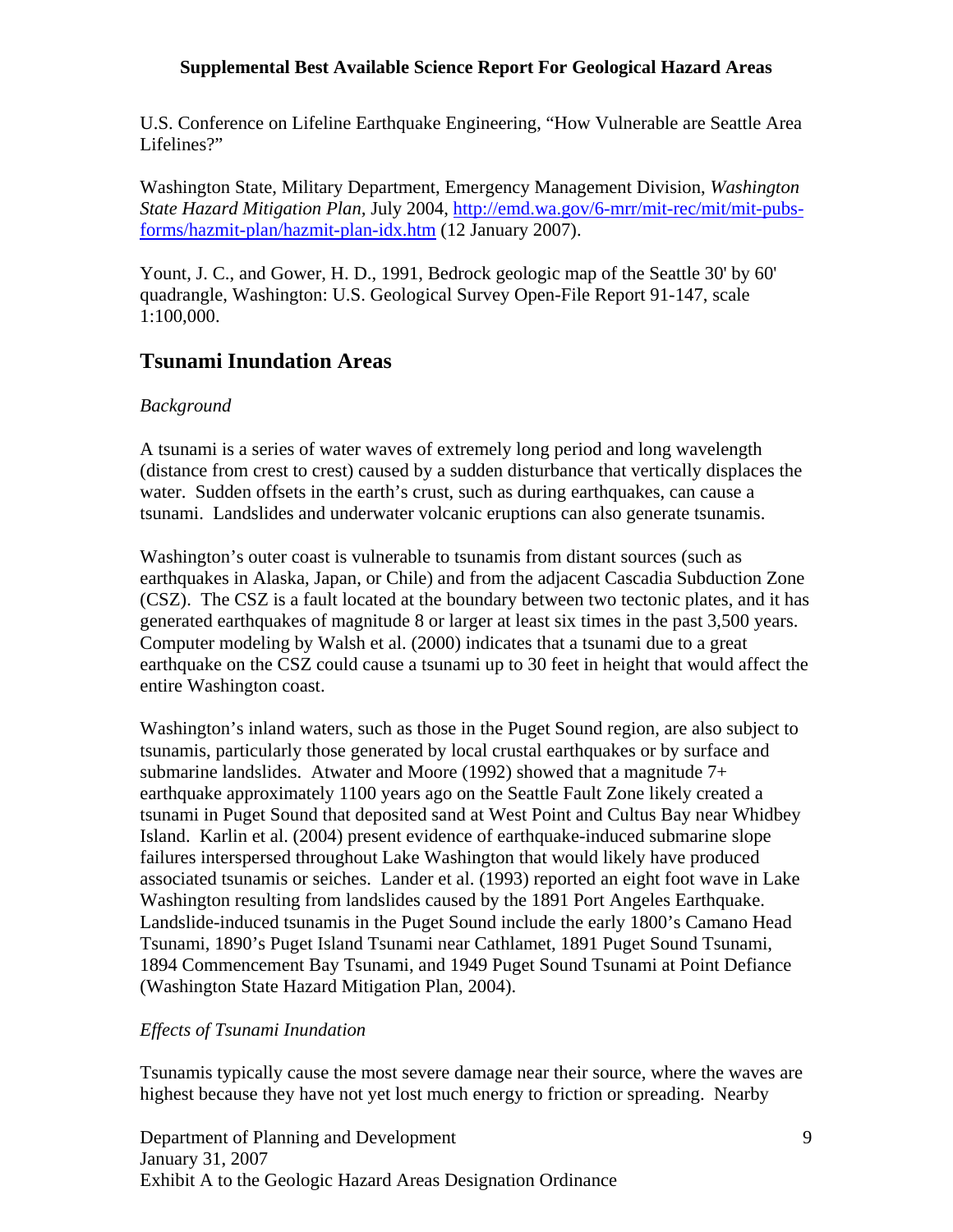populations, often disoriented from the earthquake shaking, have little time to react before the tsunami arrives, and persons caught in the tsunami may be crushed by debris or drown.

In the deep ocean, a tsunami is barely noticeable as a small rising and falling of the ocean surface. When the tsunami approaches land and shallow water, the waves slow down, become compressed, and increase in height. A tsunami can come on shore quickly like a rising tide and flood low-lying areas, or it can rush onshore as a wall of turbulent water with great destructive power. Minutes later, the water will drain away as the trough of the tsunami arrives. This destructive cycle may repeat many times before the tsunami dissipates.

The amount of destruction to structures and other facilities depends on wave period, wave height, and wave and current velocities. Tsunamis can cause structural failure, scouring at foundations, erosion, flooding, battering, movement of sediment and objects, and loss of life.

#### *Recent Studies of Tsunami Inundation in the Puget Sound*

The City of Seattle may be subject to tsunamis from the following sources: (1) shallow crustal earthquakes that rupture the submarine floor of Puget Sound, (2) shallow crustal earthquakes that rupture the floor of Lake Washington, (3) landslides within or into Puget Sound, (4) landslides within or into Lake Washington, and (5) lateral spreading due to liquefaction producing landslides into or in the Duwamish River and/or Puget Sound. At this time, no marine inundation is expected in the Seattle area from tsunamis generated from subduction zone earthquakes because the waves that deflect around the 90-degree bend to enter central Puget Sound would be small and attenuated by the time they reached the City of Seattle (Walsh, 2007; Murty and Hebenstreit, 1989).

As part of the Tsunami Inundation Modeling Efforts (TIME) within the National Tsunami Hazard Mitigation Program, Titov et al. (2003) have developed a high resolution computer model to estimate potential tsunami inundation along the shores of Seattle. The model is based upon a tsunami generated by a magnitude 7.3 event on the Seattle Fault Zone. The displacements along the Seattle Fault Zone are based upon those reported by Bucknam et al. (1992) from a magnitude 7+ earthquake that occurred approximately 1100 years ago. Walsh et al. (2003) used the results of the modeling by Titov et al. (2003) to produce the most recent tsunami inundation map of the Elliott Bay area. Other tsunami modeling studies (e.g. Koshimura et al., 2002) for tsunamis generated by historical movement on the Seattle Fault Zone have also been performed as part of the National Tsunami Hazard Mitigation Program; however, these studies were done at lower resolution.

At present, no modeling studies of tsunamis in Lake Washington generated by fault rupture in the lake or by landsliding have been performed. Karlin et al. (2004) present evidence of numerous submarine landslides in Lake Washington that were probably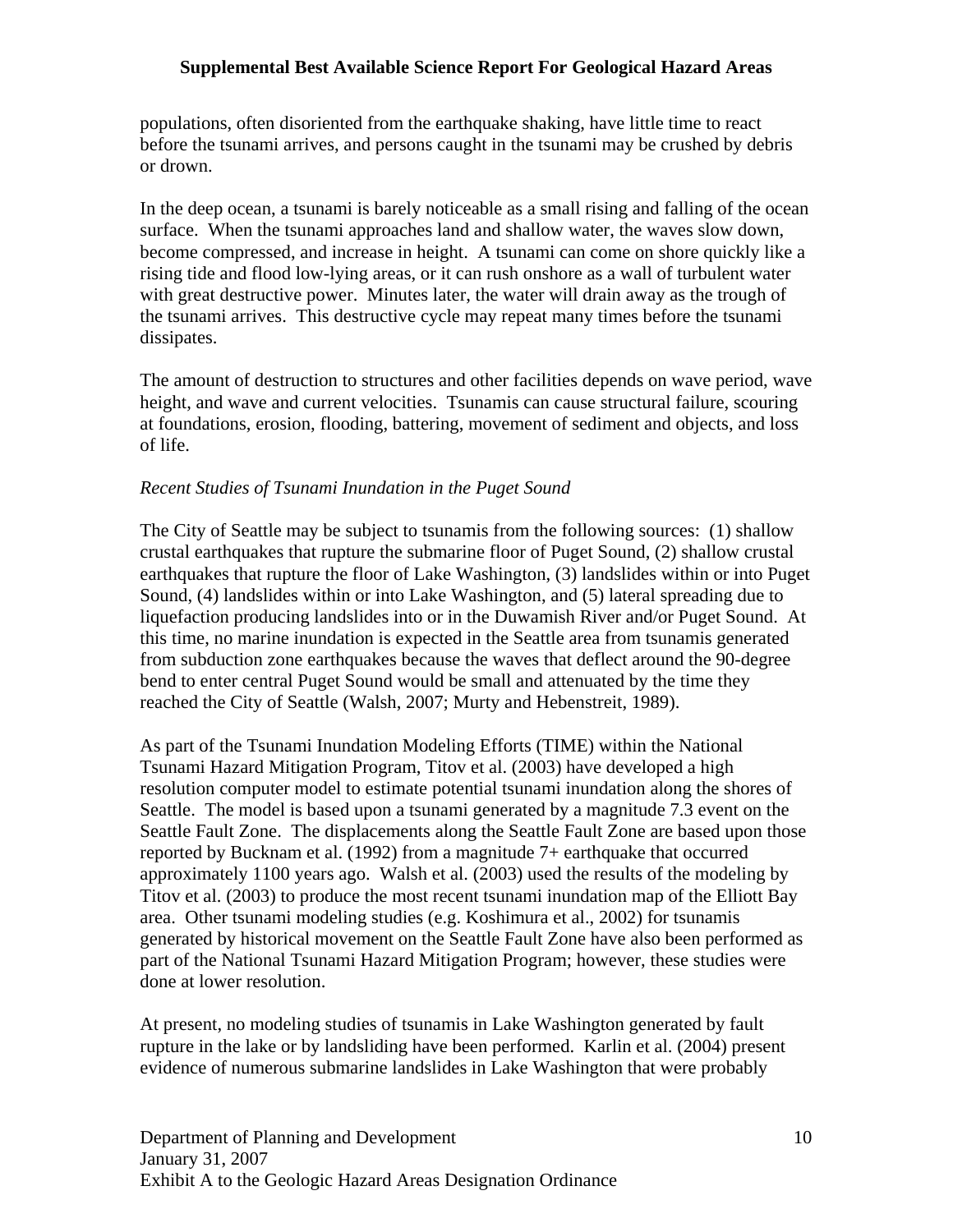caused by earthquakes, but wave heights of any tsunamis generated by these events were not estimated.

Kayen et al. (1999) describe extremely young and thick deposits of sand at the Duwamish delta front, rapidly deposited by geologic processes, which have formed loose deposits that are highly susceptible to liquefaction under expected levels of seismic loading (e.g. from the Seattle Fault Zone, other shallow crustal faults, or the CSZ). Liquefactioninduced lateral spreads or flow slides at the Duwamish delta front along the northern end of Harbor Island could result in a tsunami (Troost, 2007). No modeling of this scenario is currently available, and we do not have evidence of previous occurrences; however, liquefaction-induced landslides have occurred in other areas resulting in water waves. For example, a submarine landslide in the Puyallup delta at Commencement Bay in 1894 (likely the result of static liquefaction) resulted in a 3 to 4.5 meter (9.8 to 14.8 ft) high water wave (Palmer, 2005). It is unlikely that such an event would impact areas outside of those currently delineated in the Walsh et al. (2003) tsunami hazard map (Troost 2007).

A summary of findings from the most significant reviewed references is presented in Table 2.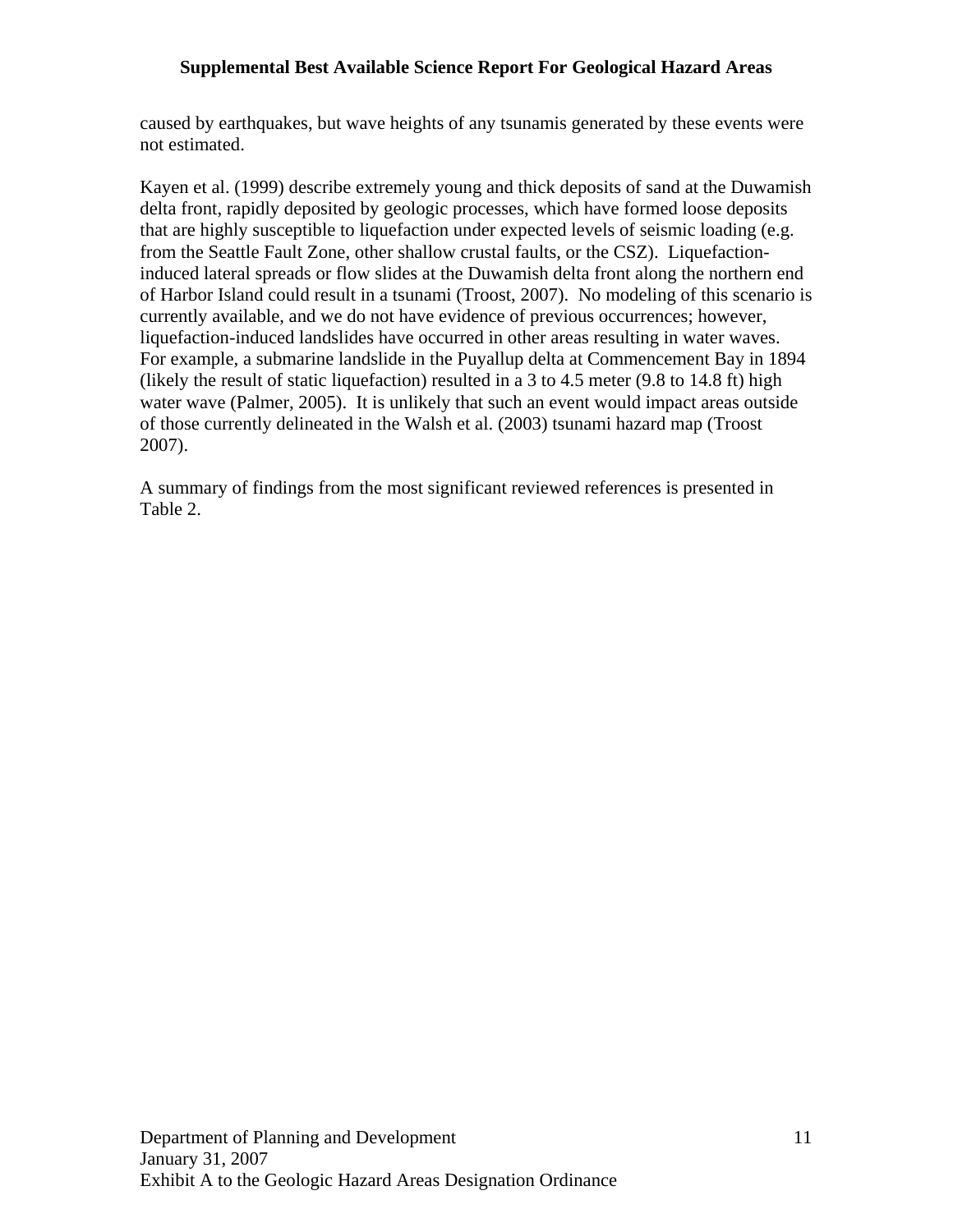| <b>Factor</b>      | <b>Finding</b>                                                                                       | <b>Source</b> |
|--------------------|------------------------------------------------------------------------------------------------------|---------------|
|                    | Tsunami inundation map based upon the                                                                | Walsh et al., |
| Tsunami            | modeling by Titov et al., 2003 for rupture on the                                                    | 2003          |
| inundation studies | Seattle Fault Zone.                                                                                  |               |
| for Seattle Fault  | Finite-difference, high resolution computer model                                                    | Titov et al., |
| Zone earthquake    | used to develop map of potential tsunami                                                             | 2003          |
|                    | inundation along the Puget Sound shores of                                                           |               |
|                    | Seattle Washington. Assumed magnitude 7.3                                                            |               |
|                    | earthquake on the Seattle Fault with                                                                 |               |
|                    | displacements consistent with that reported by                                                       |               |
|                    | Bucknam et al., 1992 from a magnitude 7+ event                                                       |               |
|                    | on the Seattle Fault 1100 years ago (7 m uplift at                                                   |               |
|                    | Restoration Point, 4m uplift at Alki Point, and                                                      |               |
|                    | over 1 meter of subsidence at West Point).<br>Manning coefficient of $n=0.025$ (mildly rough         |               |
|                    | surface) used for bottom friction in inundation                                                      |               |
|                    | model does not consider buildings and other                                                          |               |
|                    | structures. Vertical datum of Mean High Water                                                        |               |
|                    | was used. Maximum amplitudes of tsunamis                                                             |               |
|                    | approaching shores of Elliott Bay fluctuate                                                          |               |
|                    | around 6 meters.                                                                                     |               |
|                    |                                                                                                      |               |
|                    | Maximum vertical runup of 10 meters is                                                               |               |
|                    | calculated southwest of Magnolia Bluff. The                                                          |               |
|                    | model shows isolated areas of maximum current                                                        |               |
|                    | speeds that impact land of up to 30                                                                  |               |
|                    | meters/second; however, most of the modeled                                                          |               |
|                    | current speeds range from about 1.5 meters/                                                          |               |
|                    | second to 10 to 15 meters/second as the waves                                                        |               |
|                    | impact the land.                                                                                     |               |
|                    |                                                                                                      |               |
|                    | The model shows the first wave crest reaching                                                        |               |
|                    | southwest of Magnolia Bluff 2 minutes 20                                                             |               |
|                    | seconds after generation. Within half a minute<br>after that, this wave crest reaches all the shores |               |
|                    | around Elliott Bay. The south shores of Elliott                                                      |               |
|                    | Bay are inundated when a large wave reflected                                                        |               |
|                    | from the northern coasts reaches Harbor Island                                                       |               |
|                    | about 5 minutes after the earthquake.                                                                |               |

**Table 2: Recent tsunami studies for the Seattle area**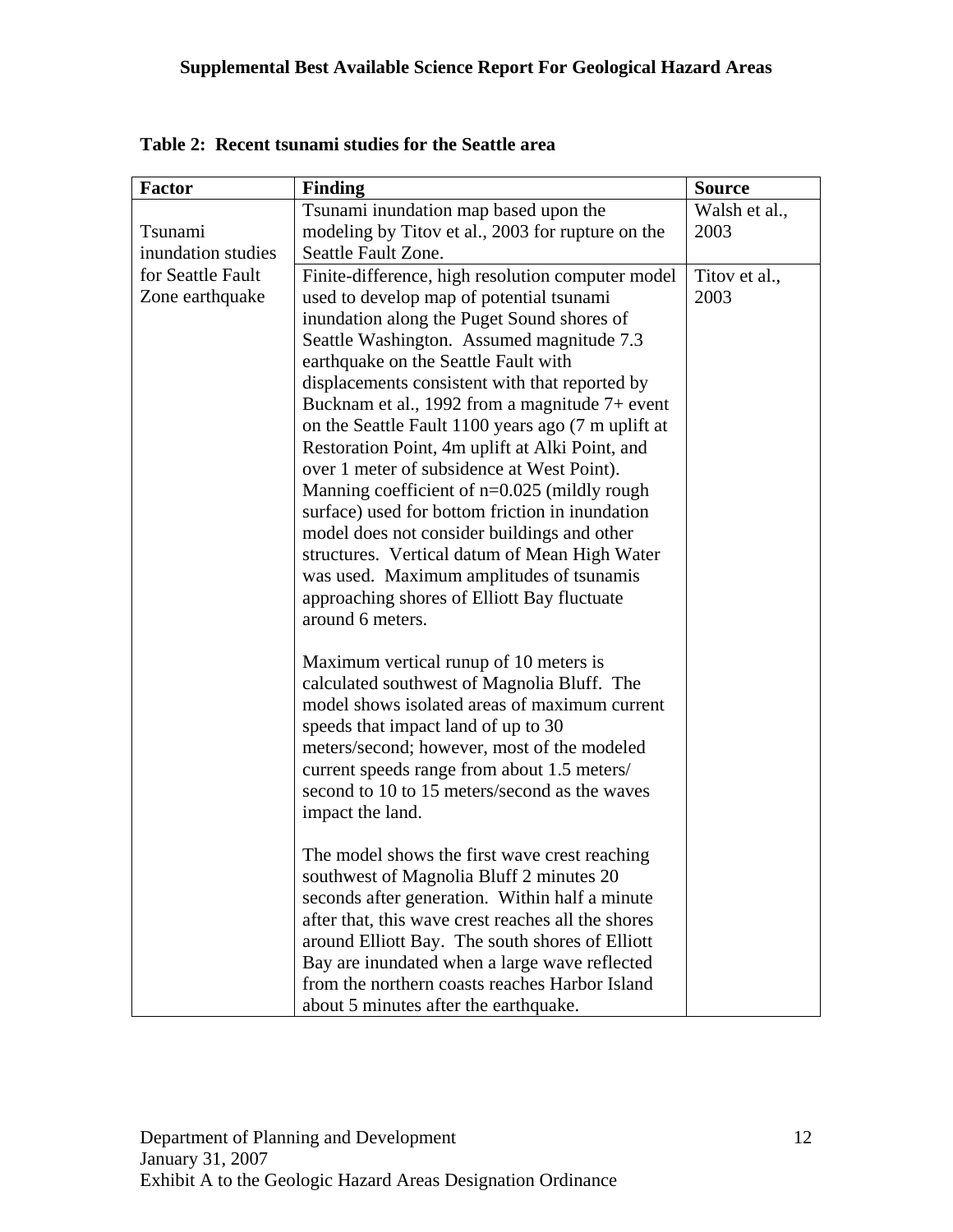|                                                                                           | Finite-difference computer model (30 to 90 meter<br>grid spacing) used to model the magnitude $7+$<br>event on the Seattle Fault approximately 1100<br>years ago. Modeled displacements consistent<br>with Bucknam et al., 1992. Tsunami inundation<br>zone presented for the Cultus Bay area. Tsunami<br>more than 3 meters high strikes the Seattle<br>waterfront.                                                                                                                                                                                                                                                                                                                                                                                                                                                                | Koshimura, S.,<br>et al., 2002           |
|-------------------------------------------------------------------------------------------|-------------------------------------------------------------------------------------------------------------------------------------------------------------------------------------------------------------------------------------------------------------------------------------------------------------------------------------------------------------------------------------------------------------------------------------------------------------------------------------------------------------------------------------------------------------------------------------------------------------------------------------------------------------------------------------------------------------------------------------------------------------------------------------------------------------------------------------|------------------------------------------|
|                                                                                           | Finite-difference low resolution computer model<br>used to develop potential tsunami inundation map<br>for the Seattle waterfront. Assumed magnitude<br>7.2 on the Seattle Fault deformation of 2.3 meters<br>of maximum uplift at the sea bottom between<br>Bainbridge Island and Elliott Bay. Model grid<br>size is 30 to 90 meters. Inundation of 2 meters at<br>Pier 90/91 and greater than 1 meter at Pier 36 to<br>77.                                                                                                                                                                                                                                                                                                                                                                                                        | Koshimura, S<br>and Mofjeld,<br>H., 2001 |
| Tsunami<br>inundation depth<br>for Cascadia<br><b>Subduction Zone</b><br>(CSZ) earthquake | Finite-element model used to develop potential<br>tsunami inundation map for the southern<br>Washington Coast. Assumed earthquake is a<br>magnitude 9.1 CSZ event with a rupture length of<br>1050 km and rupture width of 70 km. Land<br>surface along the coast was modeled to subside<br>by about 1 to 1.5 meters, consistent with some<br>paleoseismic investigations. One model includes<br>an area of locally greater fault slip along the fault<br>plane; the second model does not. This is the<br>same model adopted for tsunami inundation<br>mapping in Oregon as well.<br>Map only shows inundation for the Washington<br>Coast. A movie file of the tsunami model shows<br>wave heights of up to about 1 meter along the<br>coast of Seattle; however, the model was not set<br>up as an inundation model for Seattle. | Walsh et al.,<br>2000                    |
|                                                                                           | No marine inundation is expected in the Seattle<br>area from tsunamis generated from subduction<br>zone earthquakes. Tsunami waves would be<br>expected in Bellingham Bay or the west side of<br>Whidbey Island.                                                                                                                                                                                                                                                                                                                                                                                                                                                                                                                                                                                                                    | Walsh, 2007                              |
|                                                                                           | Tsunami waves from CSZ that deflect around the<br>90-degree bend into Puget Sound from the Strait<br>of Juan de Fuca will be small and attenuated by<br>the time they reach Seattle. Study does not<br>include inundation modeling for Seattle.                                                                                                                                                                                                                                                                                                                                                                                                                                                                                                                                                                                     | Murty and<br>Hebenstreit,<br>1989        |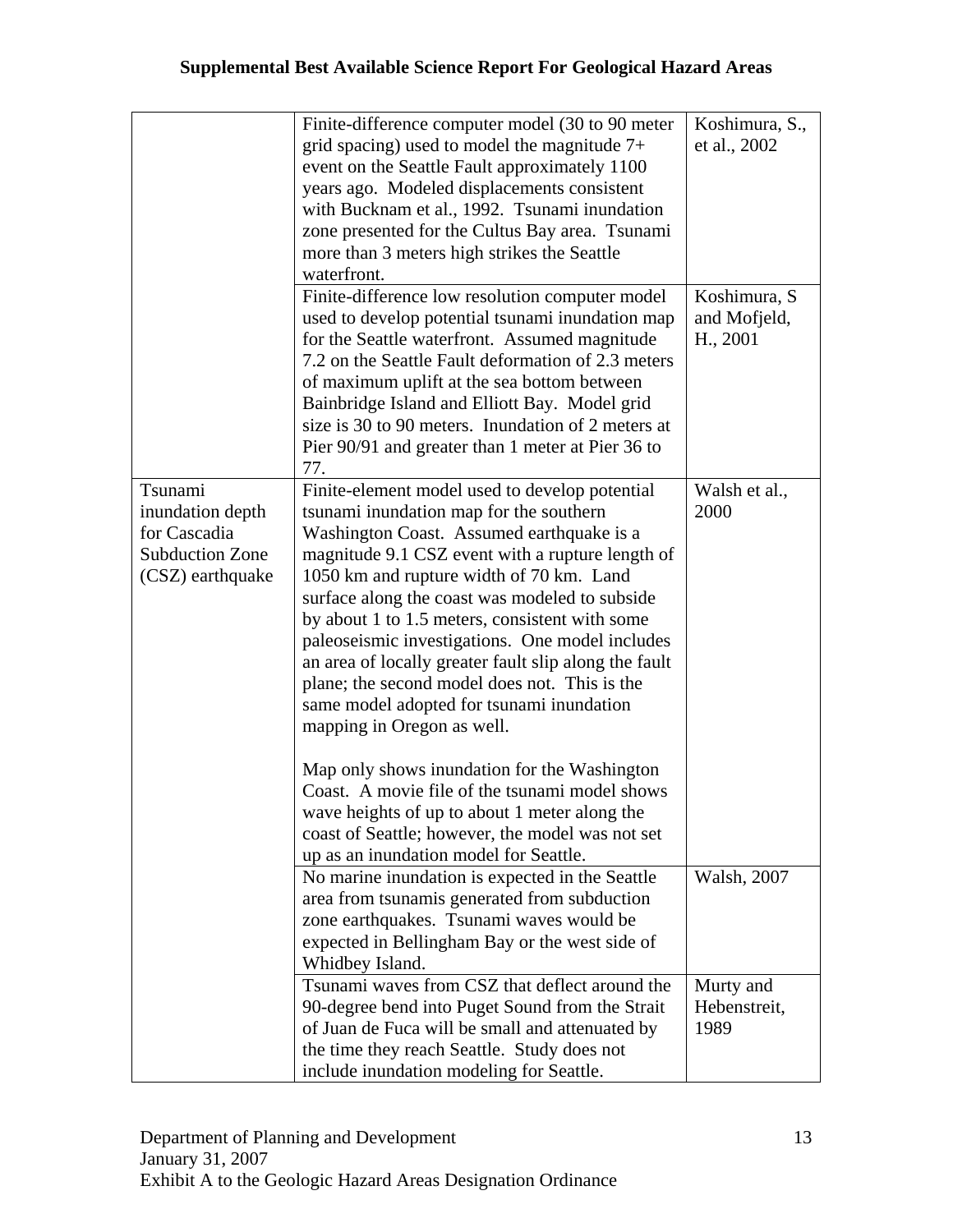| Tsunamis due to<br>landslides in Lake<br>Washington | Numerous submarine landslides (large block<br>slides, sediment slumps and debris flows) are<br>present throughout the lake, and are attributed to<br>large earthquakes that have occurred in the Puget<br>Sound region about every 300 to 500 years.<br>Benioff zone (e.g. 1949, 1965, or 2001 Nisqually)<br>earthquakes have not caused large block slides in<br>Lake Washington, so it is clear that the<br>prehistoric earthquakes that triggered these slides<br>had stronger ground motion than any earthquakes<br>this century. | Karlin et al.,<br>2004 |
|-----------------------------------------------------|---------------------------------------------------------------------------------------------------------------------------------------------------------------------------------------------------------------------------------------------------------------------------------------------------------------------------------------------------------------------------------------------------------------------------------------------------------------------------------------------------------------------------------------|------------------------|
|                                                     | Reported an eight foot wave in Lake Washington<br>resulting from landslides caused by the 1891 Port<br>Angeles Earthquake.                                                                                                                                                                                                                                                                                                                                                                                                            | Lander et al.,<br>1993 |
| Tsunamis in Puget                                   | Large earthquake on the Seattle Fault                                                                                                                                                                                                                                                                                                                                                                                                                                                                                                 | Atwater and            |
| Sound due to fault                                  | approximately 1000 to 1100 years ago probably                                                                                                                                                                                                                                                                                                                                                                                                                                                                                         | Moore (1992)           |
| rupture                                             | generated a tsunami by causing abrupt uplift<br>south of the fault and complementary subsidence<br>to the north. This movement would have caused<br>water in Puget Sound to surge northward. Found<br>tsunami sand deposits at West Point and Cultus<br>Bay near Whidbey Island.                                                                                                                                                                                                                                                      |                        |
| Tsunamis in the                                     | At the Duwamish River delta, extremely young                                                                                                                                                                                                                                                                                                                                                                                                                                                                                          | Kayen et al.,          |
| Duwamish River<br>or Puget Sound                    | and thick deposits of sand that were rapidly<br>deposited by geologic processes have formed a                                                                                                                                                                                                                                                                                                                                                                                                                                         | 1999                   |
| due to                                              | loose deposit that is highly susceptible to                                                                                                                                                                                                                                                                                                                                                                                                                                                                                           |                        |
| liquefaction/lateral                                | liquefaction. Under expected levels of seismic                                                                                                                                                                                                                                                                                                                                                                                                                                                                                        |                        |
| spreading                                           | loading, the analysis indicates that a large-strain                                                                                                                                                                                                                                                                                                                                                                                                                                                                                   |                        |
|                                                     | flow failure may occur at the delta front along the                                                                                                                                                                                                                                                                                                                                                                                                                                                                                   |                        |
|                                                     | northern end of Harbor Island.                                                                                                                                                                                                                                                                                                                                                                                                                                                                                                        |                        |
|                                                     | Documented evidence of a submarine landslide                                                                                                                                                                                                                                                                                                                                                                                                                                                                                          | Palmer, 2005           |
|                                                     | occurring on the Puyallup delta at                                                                                                                                                                                                                                                                                                                                                                                                                                                                                                    |                        |
|                                                     | Commencement Bay in 1894 that resulted in a 3                                                                                                                                                                                                                                                                                                                                                                                                                                                                                         |                        |
|                                                     | to 4.5 m high water wave that was likely the                                                                                                                                                                                                                                                                                                                                                                                                                                                                                          |                        |
|                                                     | result of static liquefaction.                                                                                                                                                                                                                                                                                                                                                                                                                                                                                                        |                        |

*Extent of Tsunami Hazard Areas* 

Mapping by Walsh et al. (2003) represents the most current delineation of the area of suspected tsunami hazard along Seattle's marine shorelines. Although this map only considers a tsunami that may be generated by a major earthquake on the Seattle Fault Zone, this event is likely to be more severe than other potential tsunamis caused by local landslides or lateral spreading/flow slides into the Duwamish River. Hazard areas for tsunamis from these other sources are likely to be contained within the delineation by Walsh et al. (2003). Thus, this map represents a reasonable boundary for suspected tsunami risks on Seattle's marine shorelines (Troost, 2007).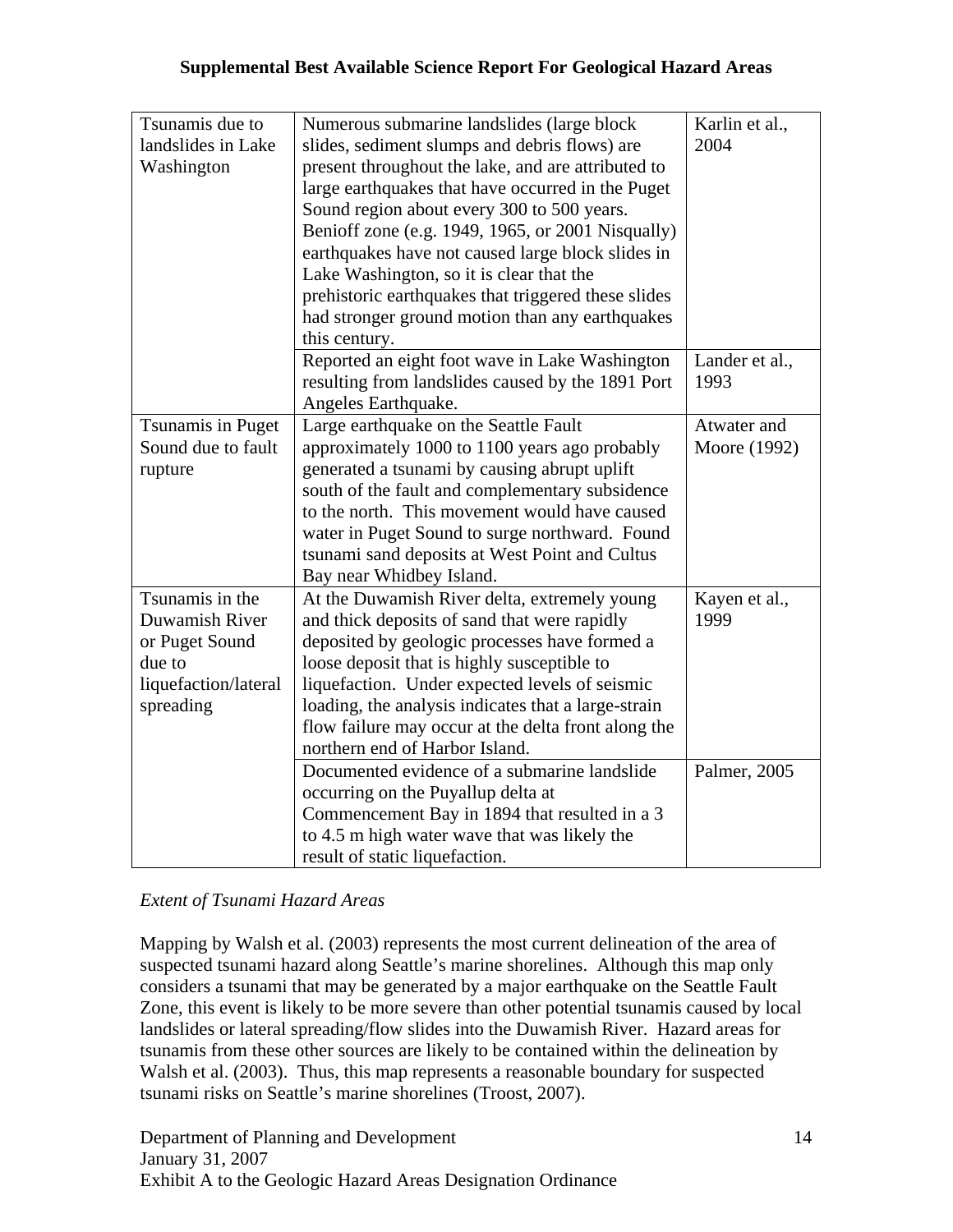There is no available scientific evidence or studies that suggest a risk from tsunamis in Lake Union. Tsunamis are known to occur in Lake Washington, however no scientific studies in any way characterize the extent of this potential hazard. Accordingly, the extent of tsunami hazards surrounding Lake Washington is currently unknown. There are no performance standards presented in the literature to determine tsunami risk on a site by site basis.

#### *References*

Atwater, B.F., and Moore, A.L., 1992, *A tsunami about 1000 years ago in Puget Sound Washington*, Science, December 4.

Bucknam, R.C., Hemphill-Haley, E., and Leopold, E.B., 1992, *Abrupt uplift within the past 1700 years at southern Puget Sound, Washington*, Science, v. 258, p. 1611-1614.

Geist, E.L. 2005, *Local tsunami hazards in the Pacific Northwest from Cascadia Subduction Zone earthquakes, in Earthquake Hazards of the Pacific Northwest Coastal and Marine Regions*, Robert Kayen editor, U.S. Geological Survey Professional Paper 1661-B.

Karlin, R.E., Holmes, M., Abella, S.E.B., and Sylwester, R., 2004, *Holocene landslides and a 3500-year record of Pacific Northwest earthquakes from sediments in Lake Washington*, Geological Society of America bulletin, v. 116, n. 1-2, p. 94-108.

Kayen, R.E., Barnhardt, W.A., and Palmer, S.P., 1999, *Geomorphological and geotechnical issues affecting the seismic slope stability of the Duwamish river delta, Port of Seattle, Washington*, in W.M. Elliott and P. McDonough, eds., Optimizing Post-Earthquake Lifeline System Reliability, American Society of Civil Engineers, Lifeline Earthquake Engineering Monograph No. 16, p. 482-492.

Koshimura, S. and Mofjeld, H.O., 2001, *Puget Sound Tsunami Inundation Modeling Preliminary Report: Phase 2*, PMEL/NOAA, Tsunami Research Program, Center for TIME, http://nctr.pmel.noaa.gov/pugetsound/pre2 (accessed January 12, 2007).

Koshimura, S., Mofjeld, H.O., Gonzalez, F.I., and Moore, A.L, 2002, *Modeling the 1100 bp paleotsunami in Puget Sound, Washington*, Geophysical Research Letters, v. 29, n. 20, p. 1948.

Lander, J., Lockridge, P., and Kozuch, M., 1993, *Tsunamis Affecting the West Coast of the United States, 1806-1992*, Out of Print.

National Oceanic and Atmospheric Administration, "NOAA and Tsunamis", *National Tsunami Hazard Mitigation Project*, http://www.publicaffairs.noaa.gov/grounders/tsunamis.html (accessed January 21, 2007).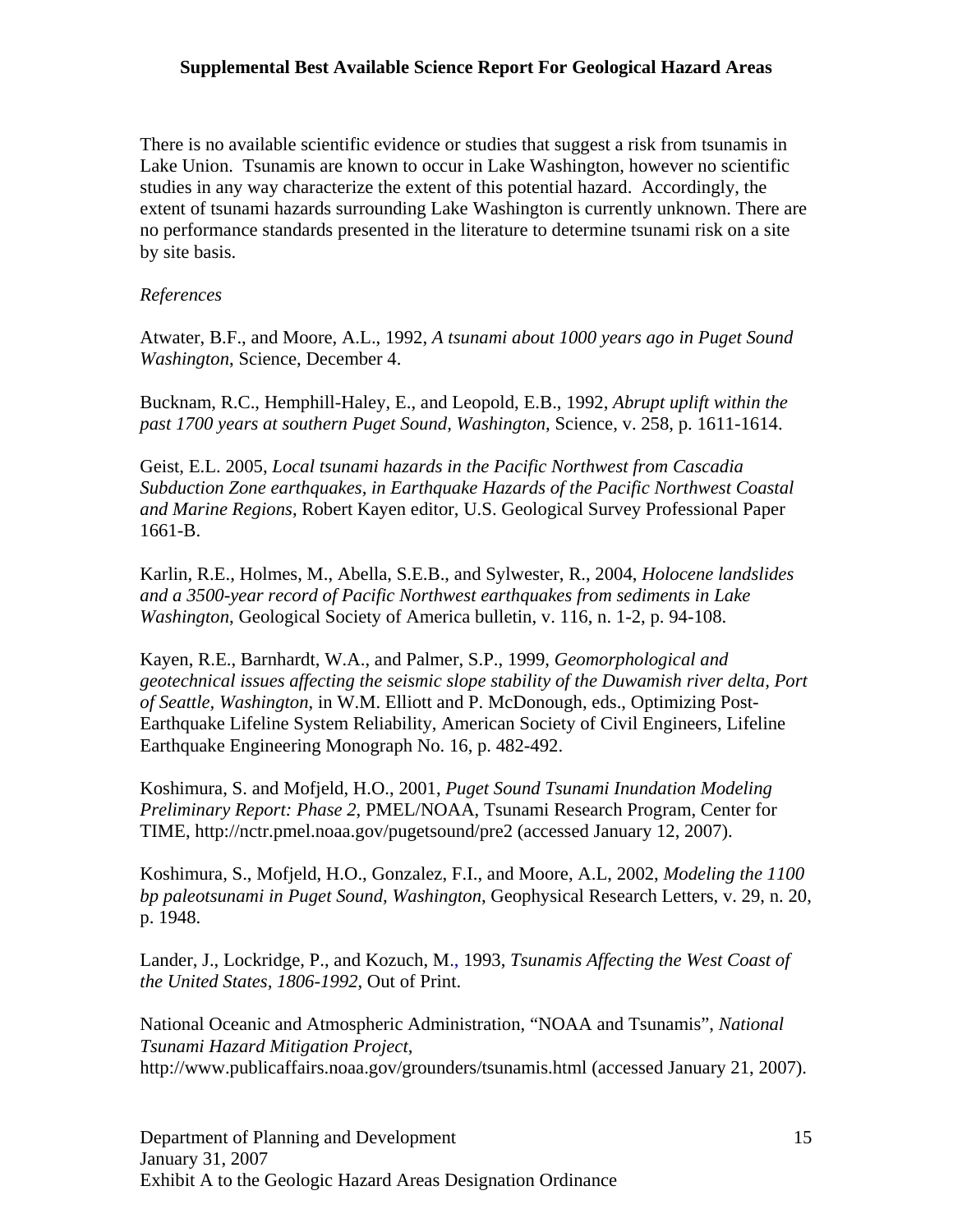National Oceanic and Atmospheric Administration, Pacific Marine Laboratory, "Tsunamis: Frequently Asked Questions", *NOAA Center for Tsunami Research*, http://nctr.pmel.noaa.gov/faq.php (accessed January 19, 2007).

National Oceanic and Atmospheric Administration, National Tsunami Hazard Mitigation Program Center for Tsunami Inundation Mapping Efforts, 2003, *Puget Sound Tsunami Sources—2002 Workshop Report*, Frank I. Gonzalez, compiler.

Palmer, S., 2005, *Submarine Landslides in Commencement Bay* in: Troost, K., Hopkins, T., Palmer, S., Sherrod, B., and Wells, R., 2005, Coastal geology of Tacoma, Fieldtrip Guidebook, 5th Washington Hydrogeology Symposium, April 13, 2005, Tacoma, WA.

ten Brink, U.S., Molzer, P.C., Fisher, M.A., Blakely, R. J., Bucknam, R.C., Parsons, T., Crosson, R.S., and Creager, K.C., 2002, *Subsurface geometry and evolution of the Seattle fault zone and the Seattle Basin, Washington*, Bulletin of the Seismological Society of America, June 2002, v. 92, n. 5, p.1737-1753.

ten Brink, U.S., Song, J., and Bucknam, R.J., 2006, *Rupture Models for the A.D. 900-930 Seattle fault earthquake from uplifted shorelines*, Geology, v. 34, p.585-588.

Titov, V.V., Gonzalez, F.I., Mofjeld, H.O., and Venturato, A.J., 2003, *NOAA TIME Seattle Tsunami Mapping Project: Procedures, Data Sources, and Products*, NOAA Technical Memorandum OAR PMEL-124.

Walsh, T.J., 2007, personal communication, January 2007.

Walsh, T.J., Caruthers, C.G., Heinitz, A.C., Myers III, E.P., Baptista, A.M., Erdakos, B.G., and Kamphaus, R.A, 2000, *Tsunami hazard map of the southern Washington coast: Modeled tsunami inundation from a Cascadia Subduction Zone Earthquake, Washington,* Division of Geology and Earth Resources, Geologic Map GM-49.

Walsh, T.J., Titov, V.V., Venturato, A.J., Mofjeld, H.O., and Gonzalez, F.I., 2003, *Tsunami hazard map of the Elliott Bay area, Seattle, Washington: Modeled tsunami inundation from a Seattle Fault earthquake*, Washington State Department of Natural Resources and National Oceanic and Atmospheric Administration. Washington Division of Geology and Earth Resources Open File Report 2003-14.

Washington State. Military Department. Emergency Management Division. 2004, *Washington State Hazard Mitigation Plan*. July 2004. http://emd.wa.gov/6-mrr/mitrec/mit/mit-pubs-forms/hazmit-plan/hazmit-plan-idx.htm (accessed January 12, 2007).

Whitmore, P. M., 1993, *Expected tsunami amplitudes and currents along the North American coast for Cascadia subduction zone earthquakes*, Natural Hazards, v. 8, p. 59- 73.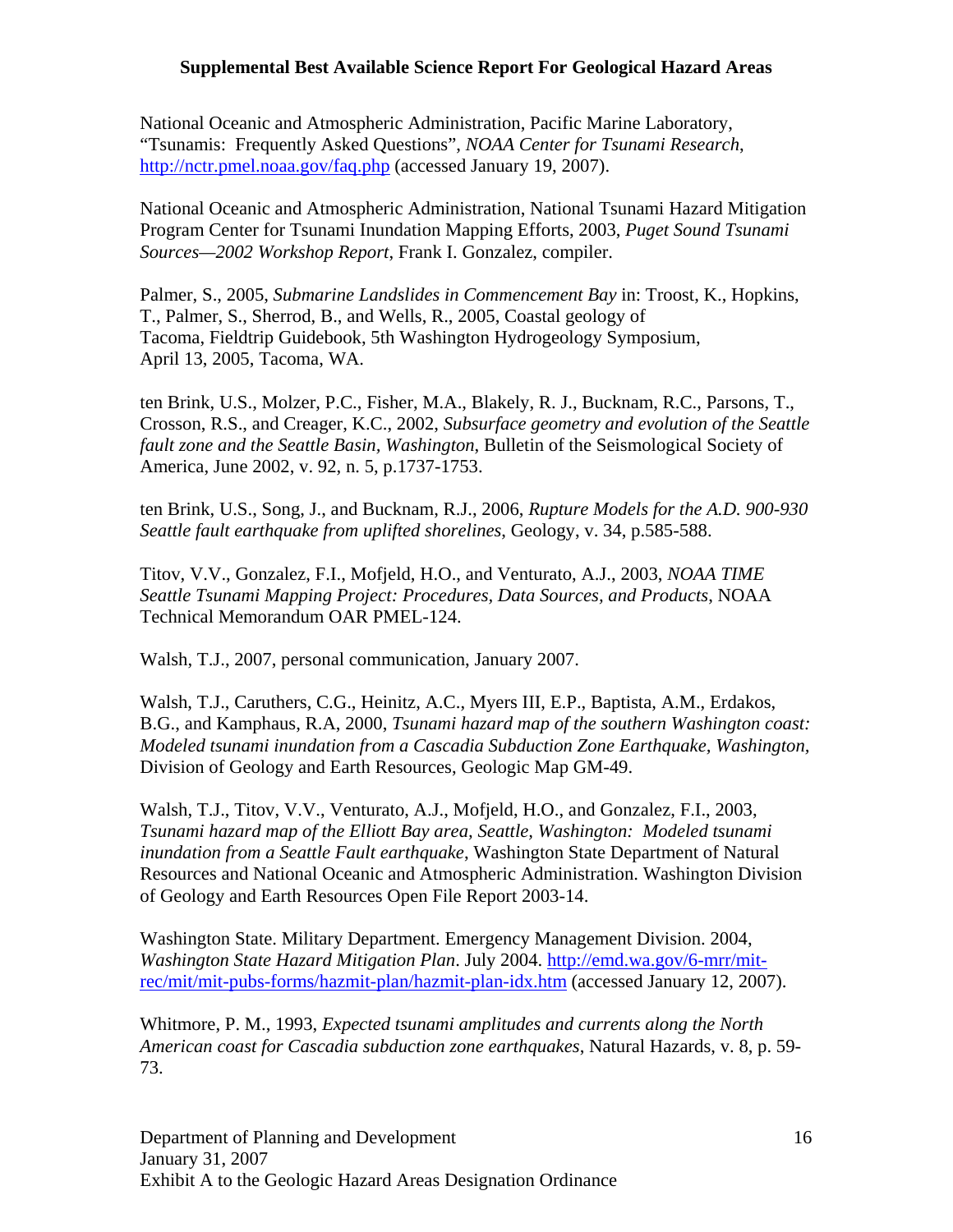Williams, H.F.L, Hutchinson, I., and Nelson, A.R., 2005, *Multiple sources for late Holocene tsunamis at Discovery Bay, Washington State, USA*, The Holocene, v. 15, n. 1, p. 60-73.

## **Seiches**

#### *Background*

Seiches are a series of standing waves contained in an enclosed or partially enclosed body of water and are analogous to the sloshing of water that occurs when a bowl of water is moved back and forth. Seiches can occur in harbors, bays, lakes, rivers, and canals. Locally, Lake Union, Lake Washington, and, to a lesser extent, Elliott Bay hold significant potential for seiche activity.

Seiches are caused commonly by wind, water waves, or tides, but present the greatest threat to public safety when initiated as a result of a tsunami or earthquake. Tsunamiinduced seiches represent the continuing oscillation of a waterbody that occurs after the initial originating force of the tsunami. Earthquake-induced seiches occur as the result of low frequency seismic waves that rhythmically oscillate the entire basin of the waterbody. Earthquake-induced seiches frequently occur as a result of distant earthquakes rather than local ones as the frequency of vibration produced by an earthquake decreases with distance from the epicenter and the low frequency vibrations associated with distant earthquakes have the greatest impact on bodies of water (King County, 2005). Earthquake-induced seiches are nearly impossible to predict due to the multiplicity of potential sources and lack of earthquake predicting technology. Their onset can be very rapid, and emergency response may be difficult because they occur coincident with other earthquake impacts.

The potential magnitude of a seiche event occurring from any earthquake is difficult to predict as they depend on the magnitude of the earthquake, frequency of vibrations, natural period of the water body, sediment thicknesses, presence of thrust faults and other geologic factors (Barberopoulou, 2006). The biggest seiches develop when the period of ground movement matches the frequency of oscillation in the body of water. Additionally, constructive interference of the seiche waves with water waves can lead to additional wave action.

The sedimentary basins of the Puget Lowland have been documented to affect the amplitude of seismic waves at long periods, generally increasing the potential for seiche events (Pratt et al., 2003; Barberopoulou, 2004). Lake Union, in particular, has been observed to be prone to earthquake-induced water waves due to its relatively small size and its location in the Seattle basin (Barberopoulou, 2004). Modeling by Barberopoulou (2006) further indicates that Lake Union is particularly prone to wave action in the eastwest direction of the main body due to the parallel nature of the east and west shorelines as well as wave action in the northern arms due to the small width of these channels and the redirection of north-south waves by the v-shaped extrusion around Gas Works Park.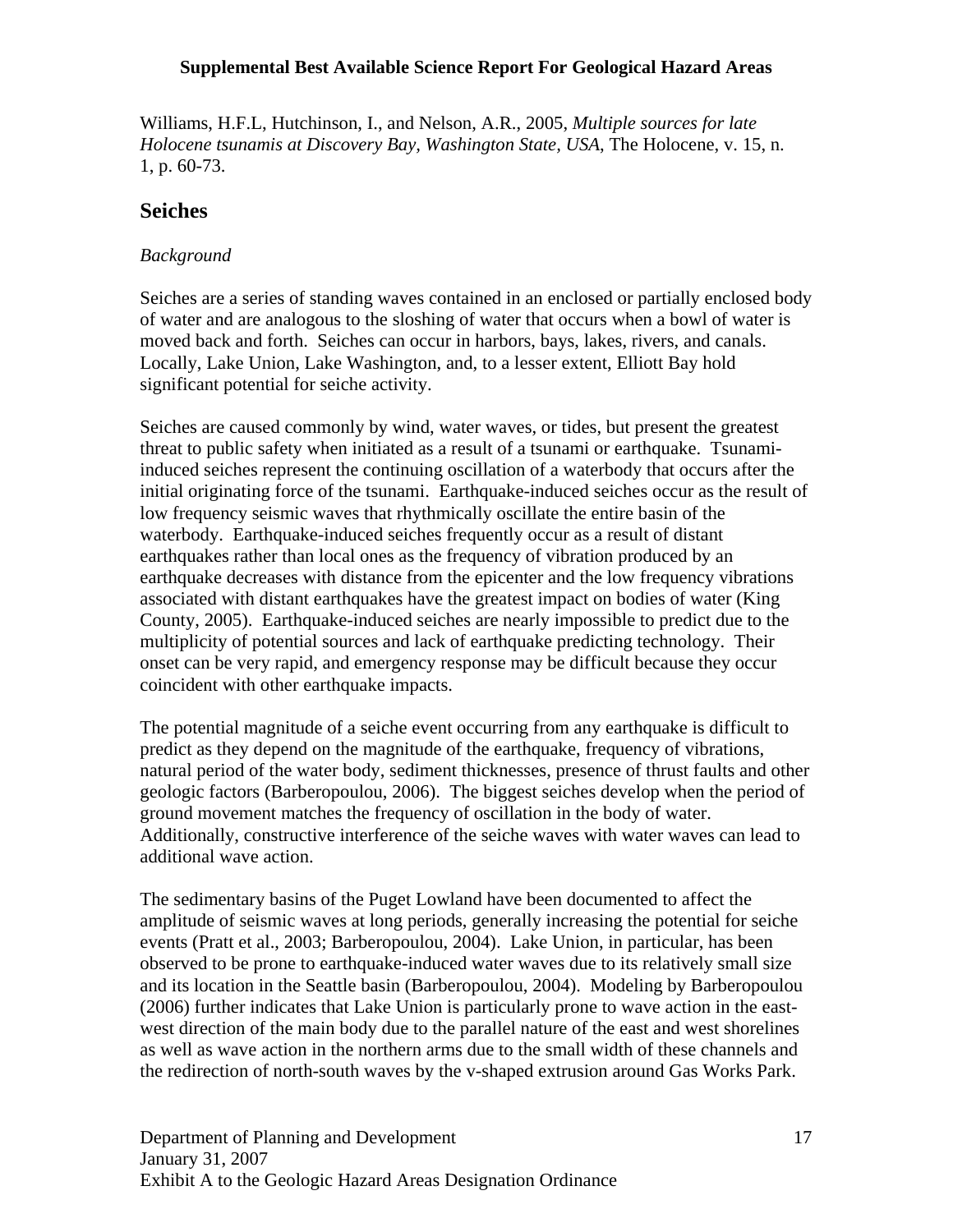## *Effects of Seiches*

Seiches can cause significant impacts due to rapidly changing water levels, particularly along the shoreline where the rhythmic "sloshing" motion can cause damage to moored boats, utilities, piers and facilities close to the water. Common damages resulting from seiches include broken piers, ruptured house boat connections, damaged or disconnected boats, and flooding. The high prevalence of houseboats along Lake Union may make this area particularly prone to damage.

The Lake Washington floating bridges may also be at risk for seiche damage; the bridges have withstood standing waves up to eight feet in height (King County, 2005). A seiche's rapid onset could also prevent motorists from exiting the bridge before a hazardous situation occurs.

There is also the potential for seiches to cause landslides by eroding the base where landslide-prone bluff areas abut the water.

#### *Historic records of Seiches*

Seiches occur infrequently in the Puget Sound, but have been observed to accompany many of the high magnitude earthquakes in the recent history of the Pacific Northwest and Alaska. A brief history of recent seiche activity around Seattle is presented below:

#### **Table 3: Historic records of Seiches**

| <b>Date</b> | <b>Description</b>                                                        |
|-------------|---------------------------------------------------------------------------|
|             | Both Lake Union and Lake Washington experienced seiches during the        |
| 1949        | 7.1M Queen Charlotte Island earthquake, but no damage was reported.       |
|             | Seiches in Lake Union damaged houseboats, buckled moorings, and broke     |
|             | water and sewer lines as a result of 9.2M Alaska earthquake. Damage was   |
|             | estimated at \$5,000 (Wilson and Torum, 1972). Additionally, a seiche of  |
|             | 0.4 ft (0.12 m) crest to trough lasting 48 minutes was measured at a tide |
| 1964        | station in Puget Sound (McGarr and Vorhis, 1968).                         |
|             | During the 6.5M Seattle earthquake, seiches were reported in Lake         |
| 1965        | Washington and Lake Union, but no significant damage was observed.        |
|             | Seiches damaged houseboats, buckled moorings, and broke water and         |
|             | sewer lines in Lake Union following the 7.9M Alaskan earthquake.          |
|             | Damage was limited to about 20 houseboats. While no historic records      |
|             | are available to document the size of waves produced during this event,   |
|             | modeling by Barberopoulou (2006) predicted maximum wave heights of        |
| 2002        | 1.41 ft $(0.43 \text{ m})$ as a result of this event.                     |

Little historic data exists as to the height, duration or inland extent of waves generated as a result of these events. Historical data is limited to anecdotal reports collected by local newspapers and the USGS as well as the single recording at a tide station in 1964. None of this data addresses the inland extent of waves generated by a seiche.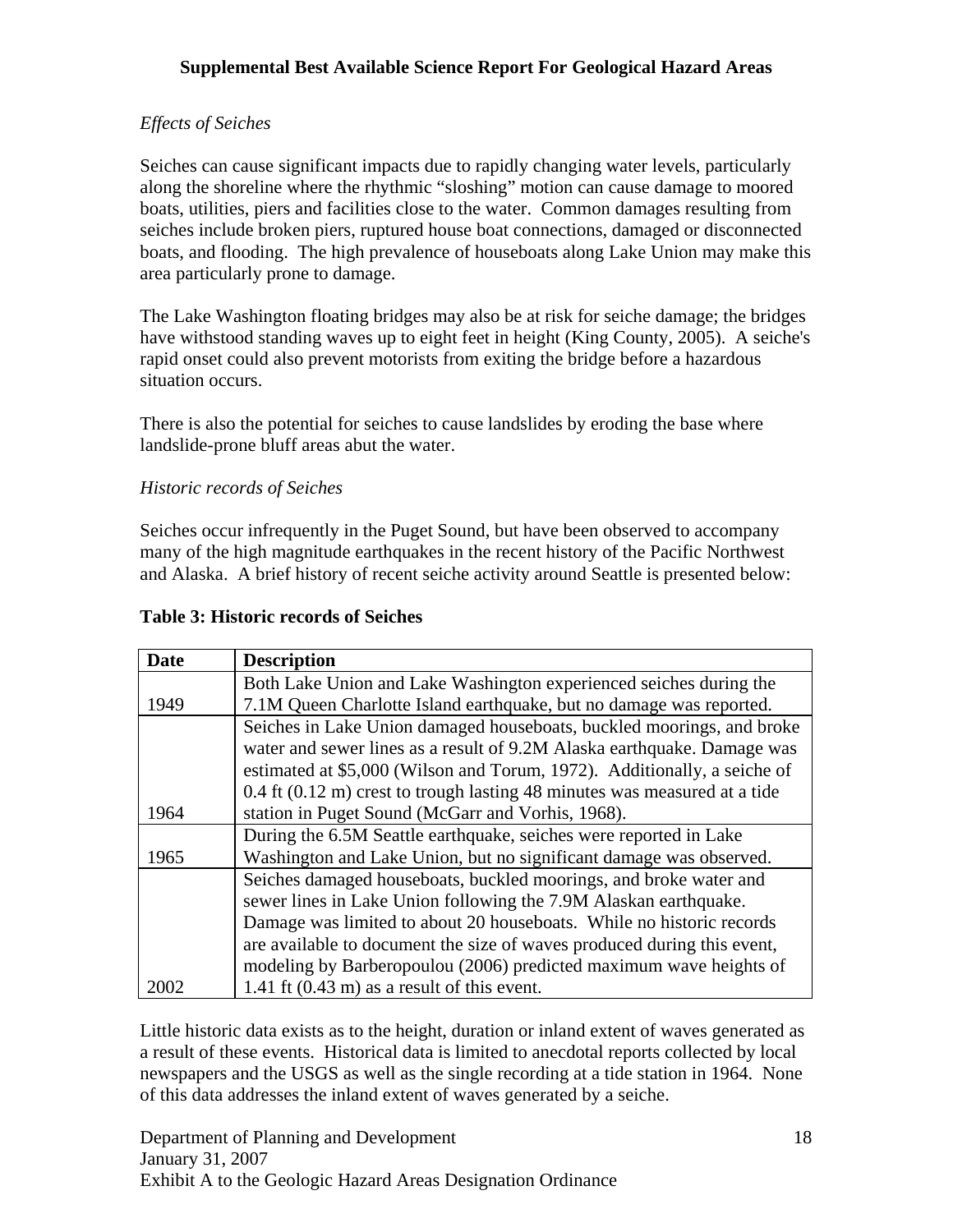## *Seiche Studies in Seattle*

A summary of findings from the most significant reviewed references is presented in Table 4.

| <b>Report</b>          | <b>Findings</b>                                                                                                   |
|------------------------|-------------------------------------------------------------------------------------------------------------------|
|                        | Modeled the seiche activity that is likely to occur as a result of                                                |
|                        | four potential earthquake scenarios. This exercise demonstrated                                                   |
|                        | that Lake Union is particularly prone to wave action in the east-                                                 |
|                        | west direction of the main body due to the parallel nature of the                                                 |
|                        | east and west shorelines as well as wave action in the northern                                                   |
|                        | arms due to the small width of these channels and the redirection                                                 |
|                        | of north-south waves by the v-shaped extrusion around gas works                                                   |
|                        | park. This study also noted the relative potential for different                                                  |
|                        | earthquake types to produce seiche activity in Lake Union. Deep                                                   |
|                        | Benioff zone earthquakes (e.g. 2001 Nisqually) and earthquakes                                                    |
|                        | caused by the Seattle Fault do not seem to have the capability to                                                 |
|                        | produce large oscillations in Lake Union. A model based on the                                                    |
|                        | 2001 Nisqually earthquake produced maximum water wave                                                             |
|                        | heights of 0.46 ft (0.14 m). Instead, Lake Union was found to be                                                  |
|                        | particularly prone to earthquakes occurring at extra-regional                                                     |
|                        | distances such as the Denali Fault in Alaska or the San Andreas in                                                |
|                        | California. A model of the 2002 Denali earthquake produced                                                        |
|                        | maximum wave heights of 1.41 ft (0.43 m) in Lake Union. A                                                         |
|                        | model of a subduction zone earthquake was found to have the most                                                  |
|                        | dramatic effect in Lake Union with predicted water waves                                                          |
| Barberopoulou,<br>2006 | reaching 3.9 ft (1.2 m). The model did not look at impacts to the<br>shoreline or inundation from a seiche event. |
|                        |                                                                                                                   |
|                        | Documented damage to 20 houseboats in Lake Union from seiche                                                      |
|                        | activity resulting from the 2002 Denali earthquake. Their analysis                                                |
|                        | of this event showed substantially increased shear and surface                                                    |
|                        | wave amplitudes coincident with the Seattle sedimentary basin,                                                    |
| Barberopoulou et       | indicating that size of the water waves may have been increased by                                                |
| al., 2004              | local amplification of the seismic waves by the basin.                                                            |
|                        | Found evidence that suggests a number of simultaneous landslides                                                  |
|                        | occurred in Lake Washington about 1100 years ago that correlate                                                   |
|                        | with other indications of earthquake activity from other parts of                                                 |
| Karlin et al., 1992    | the state.                                                                                                        |
|                        | Numerous submarine landslides (large block slides, sediment                                                       |
|                        | slumps and debris flows) are present throughout the lake, and are                                                 |
|                        | attributed to large earthquakes that have occurred in the Puget                                                   |
|                        | Sound region about every 300 to 500 years. Benioff zone (e.g.                                                     |
| Karlin et al., 2004    | 1949, 1965, or 2001 Nisqually) earthquakes have not caused large                                                  |

**Table 4: Recent tsunami studies for the Seattle area**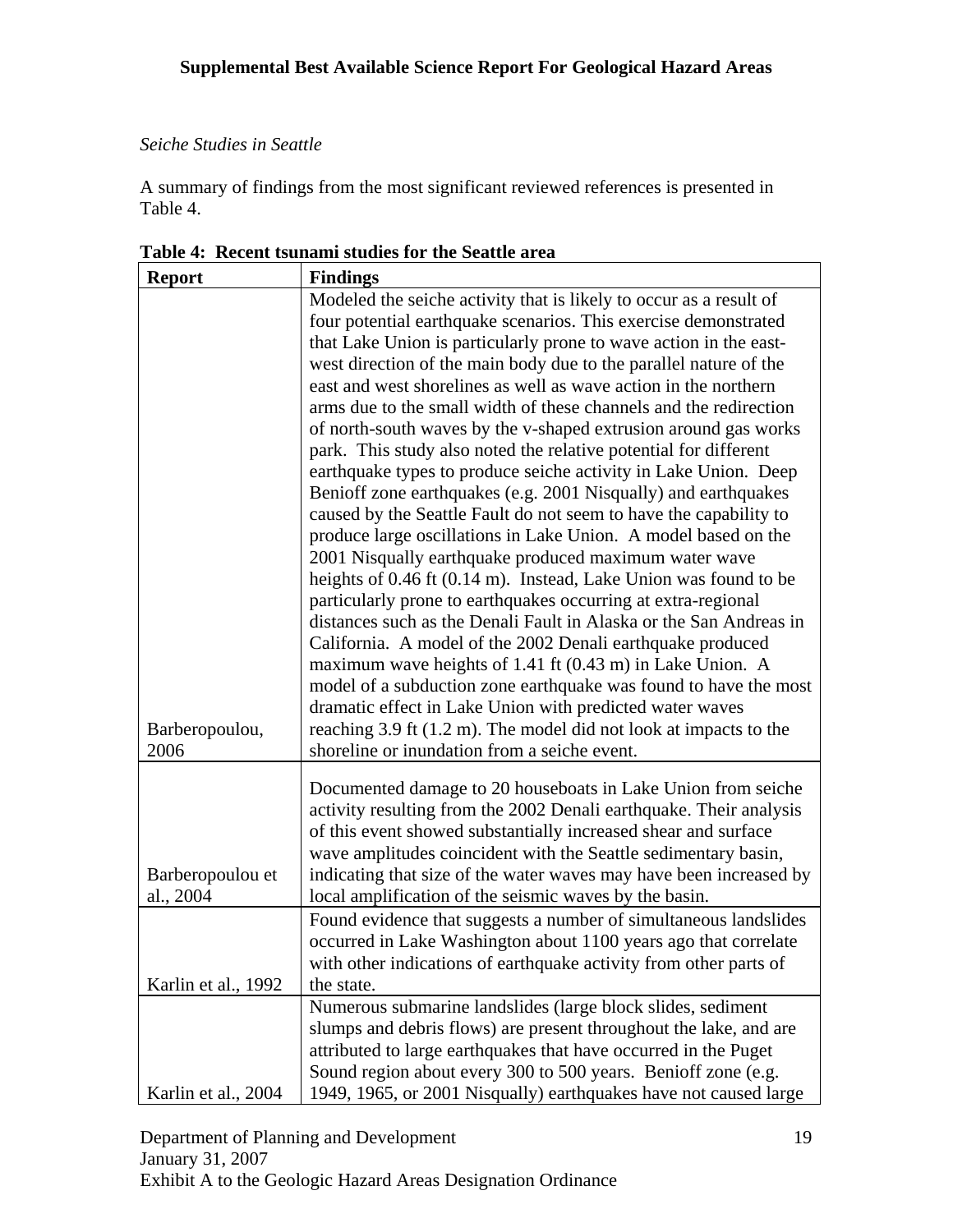|                      | block slides in Lake Washington, so it is clear that the prehistoric     |
|----------------------|--------------------------------------------------------------------------|
|                      | earthquakes that triggered these slides had stronger ground motion       |
|                      | than any earthquakes this century.                                       |
|                      | Documented seismic seiches occurring throughout the United               |
|                      | States as a result of the 1964 Alaskan earthquake. Documented a          |
| McGarr and           | seiche of $0.4$ ft $(0.12 \text{ m})$ crest to trough lasting 48 minutes |
| <b>Vorhis</b> , 1968 | occurring in Puget Sound as a result the 1964 Alaskan earthquake.        |
|                      | Presented evidence that the Seattle Basin causes local                   |
|                      | amplification of seismic waves based on records of past                  |
| Pratt et al., 2003   | earthquakes                                                              |
|                      | Noted occurrence of seiche in Lake Union resulting in \$5,000 of         |
|                      | damage to several pleasure crafts, houseboats, floats that broke         |
| Wilson and           | their mooring due to 1964 Alaskan earthquake. No damage to               |
| Torum, 1972          | shorelines was noted.                                                    |

## *Extent of Seiche Hazards Risk*

Historical records and scientific studies document a known hazard from seiche activity within the waters of Lake Union, Lake Washington, and the Puget Sound. Documentation of seiches in 1949, 1964, 1965 and 2002 clearly identifies a seiche hazard that exists within the submerged portions of these waterbodies; however, the potential hazard that these events pose to adjacent shorelines is unknown.

Historical records do not document any damage to Seattle shorelines due to seiche activity, although the 1964 Alaska earthquake produced a seiche in the reservoir at Aberdeen that caused an embankment failure so impacts are clearly possible (Troost, 2007). Scientific studies on this subject also remain insufficient to characterize the potential impact of seiche activity on shorelines as they lack any analysis of land inundation. However, since seiches are standing waves rather than moving water flows, potential inundation of the surrounding shorelines is considered to be a minimal risk. *References* 

Barberopoulou, A, 2006, *Investigating the damage potential of seismic seiches: a case study of the Puget Lowland, Washington State,* [Ph.D. thesis]: University of Washington. Seattle, Washington.

Barberopoulou, A., Qamar, A., Pratt, T.L., Creager, K.C., and Steele W.P., 2004, *Local amplification of seismic waves from the Mw7.9 Alaska earthquake and damaging seiches in Lake Union, Seattle, Washington*, Geophysical Research Letters, v. 31.

Karlin, R.E., and Abella, S.E.B., 1992, Paleoearthquakes in the Puget Sound region recorded in sediments from Lake Washington, U.S.A.: Science, v. 258, p. 1617-1620.

Karlin, R.E., Holmes, M., Abella, S.E.B., and Sylester, R., 2004, *Holocene landslides and a 3500-year record of Pacific Northwest earthquakes from sediments in Lake Washington*, GSA Bulletin, v. 116, no. ½, p. 94-108.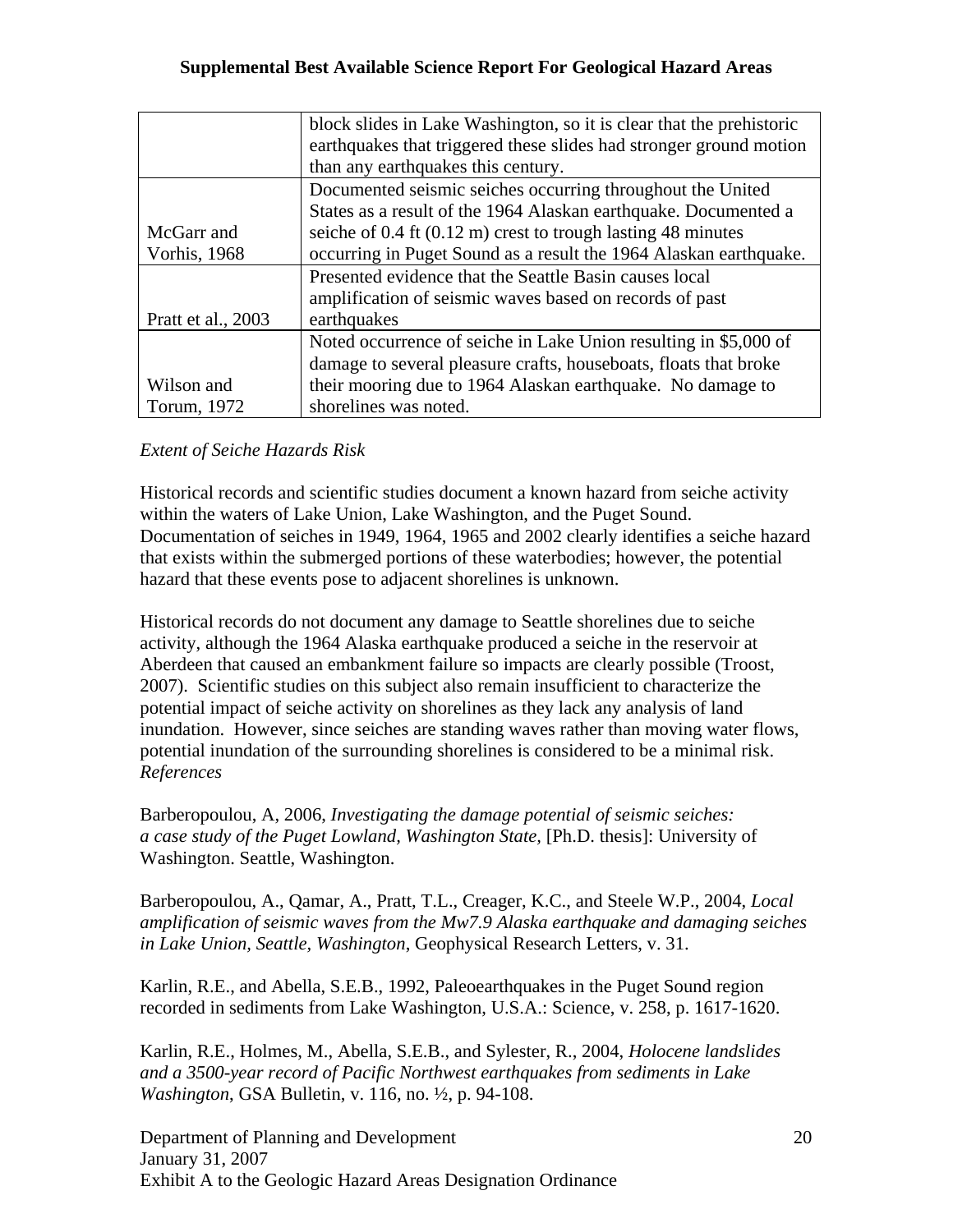King County Office of Emergency Management, 2005, *Regional Hazard Mitigation Plan*, December 15th, http://www.metrokc.gov/prepare/kcrhmp (downloaded January 12, 2007).

Lander, J.F., P.A. Lockridge, and M.J. Kozuch,1993, *Tsunamis Affecting the West Coast of the United States 1806-1992*, National Geophysical Data Center Key to Geophysical Record Documentation No. 29.

Malone, S.D., Crosson, R.S., Creager, K.C., Qamar, A., Thomas, G.C., Ludwin, R., Troost, K.G., Booth, D.B., and Haugerud, R.A., 2001, *Preliminary report on the MW=6.8 Nisqually, Washington earthquake of 28 February 2001*, Seismology Research Letters, v. 72, p. 353-362.

McGarr, A. and Vorhis, R. C., 1968, *Seismic Seiches from the March 1964 Alaska Earthquake*, USGS Professional Paper 544E, E1-E43.

Pratt, Thomas L., Brocher, Thomas M., Weaver, Craig S., Creager, Kenneth C., Snelson, Catherine M., Crosson, Robert S., Miller, Kate C., and Tre´hu, Anne M., 2003, *Amplification of Seismic Waves by the Seattle Basin, Washington State*, Bulletin of the Seismological Society of America, v. 93, n. 2, p. 533–545, April 2003.

Washington State, Military Department, Emergency Management Division, Washington State Hazard Mitigation Plan, July 2004, http://emd.wa.gov/6-mrr/mit-rec/mit/mit-pubsforms/hazmit-plan/hazmit-plan-idx.htm (accessed January 12, 2007).

Wilson, B. W.; Torum, A. F., 1972, *Effects of the tsunamis-An engineering study*, In National Research Council Committee on the Alaska Earthquake, 1972, The great Alaska earthquake of 1964- Oceanography and coastal engineering, National Academy of Sciences, Washington, D.C., p. 361-523.

## **Lahar Hazard Zones**

## *Background*

A lahar is a gravity-driven mixture of sediment and water that originates from the flanks of a volcano. Such flows are analogous to debris flows, but typically are very large in size due to the high elevations, steep slopes, and abundance of loose or hydrothermally weakened material associated with volcanoes. Lahars can initiate as a result of; (1) melting of snow and ice by radiant heat or pyroclastic flows generated during an eruption, (2) collapse of the steep sides of a volcano, (3) heavy rainfall eroding volcanic deposits, (4) seismically induced landslides, (5) magmatic intrusion or (6) floods generated by lake or glacial outburst. Lahars not associated with volcanic eruption pose a particular problem because they can occur spontaneously without any of the warning signs accompanying an eruption such as increased tremor activity.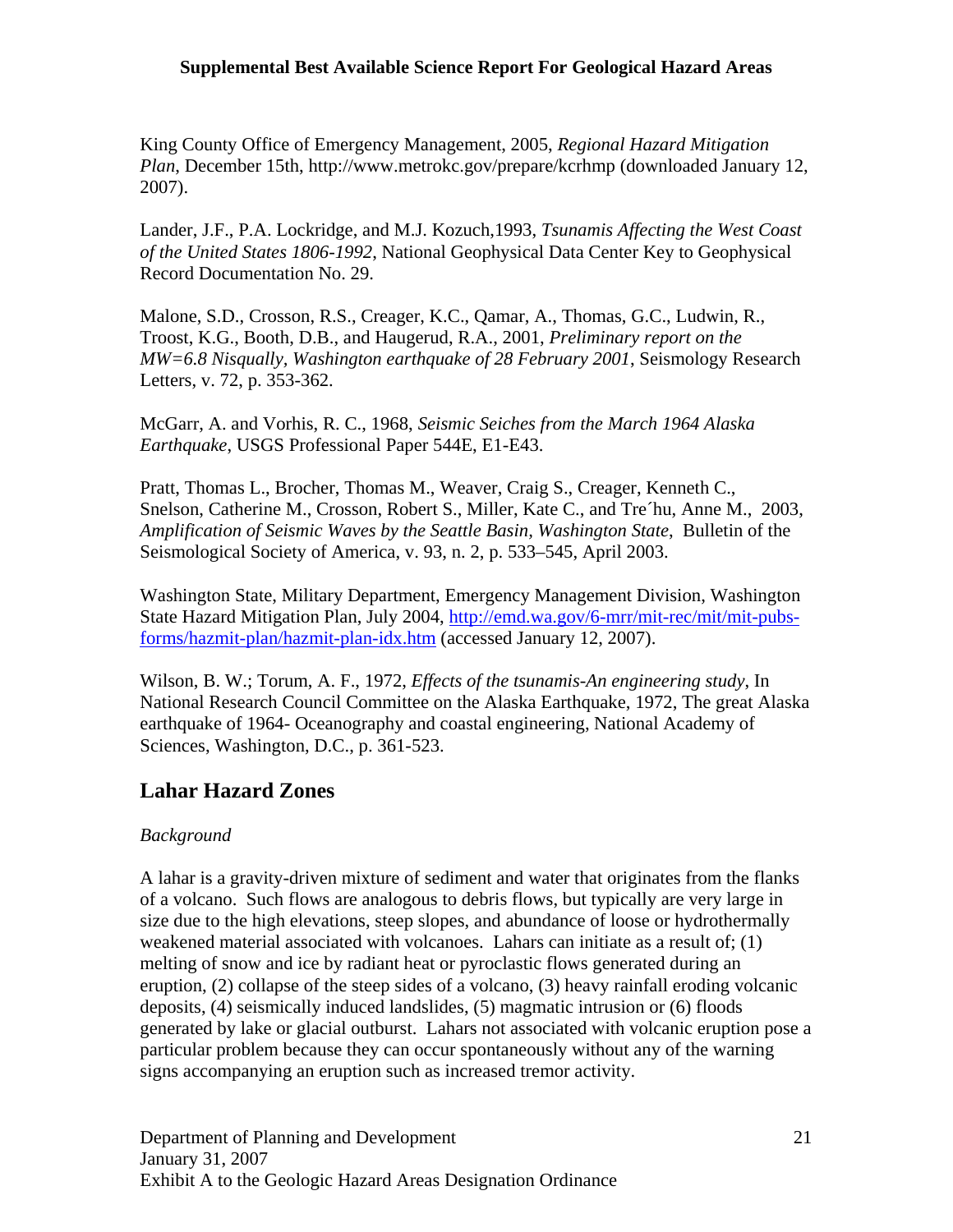Lahars can vary in character with time and distance from their source. Lahars generally flow in one of three types of phases: debris-flow phase, transitional or hyperconcentratedflow phase and stream-flow phase. In the debris-flow phase, the solid and liquid fractions of the lahar are in roughly equal volume and are mixed through the vertical section. Due to the mix of water and debris, lahars in this phase generally look and behave like flowing concrete. In the stream-flow phase, water transports fine-grained sediment in suspension and coarse-grained sediment along the bed at discrete intervals. Transitional flow occurs between these stages as a lahar carries higher sediment loads than stream-flow, but vertical sorting differentiates it from debris-flow (Vallance, 2000).

Lahars represent a significant hazard for communities located downstream of volcanoes because of their ability to travel long distances quickly, transport large debris such as logs and boulders, and bury floodplains under tens of feet of sediment. They can travel tens of miles at speeds of tens to hundreds of miles per hour, although energy generally decreases with distance from the source. The pathway of a lahar is defined by the topography, generally following river channels and other depressions.

Mount Rainier represents the only active volcano that may pose a hazard to the City of Seattle from lahar activity. Three river networks (White, Carbon, and Puyallup) provide potential pathways for lahar activity from Rainier, which could connect with the Duwamish River valley and impact areas of Seattle (Hoblitt et al., 1998). Mount Rainier readily generates lahars. It has a large volume of snow and glacier ice (more than the combined volume of glacier ice on the other Cascade volcanoes) available for melting during an eruption and a large volume of hydrothermally altered rock. It also stores water beneath its glaciers, which is sometimes released as outburst floods.

Four classes of lahars are defined in Hoblitt et al. (1998). In order of decreasing size and increasing frequency, these are called Case M, Case I, Case II, and Case III lahars.

Case M: Case M flows are low-probability, high-consequence lahars, such as the largest lahar to occur at Mount Rainier in the past 10,000 years. These lahars are associated with volcanic activity and sometimes collapse of portions of the volcano. The Washington State Hazard Mitigation Plan (2004) reports that flows of Case M magnitude occur far less frequently than once every 1000 years.

Case I: Case I flows are smaller than Case M flows, and they generally originate from debris avalanches of hydrothermally altered rock. Case I flows are not necessarily associated with volcanic eruptions. They occur about once every 500 to 1000 years.

Case II: Case II flows have relatively low clay content and the most common origin for this type of flow is the melting of snow and glacier ice by hot rock fragments during a volcanic eruption. However, Case II flows can also be triggered by heavy rains or other non-eruptive origins. Case II flows have recurrence intervals on the lower end of the 100- to 500-year range.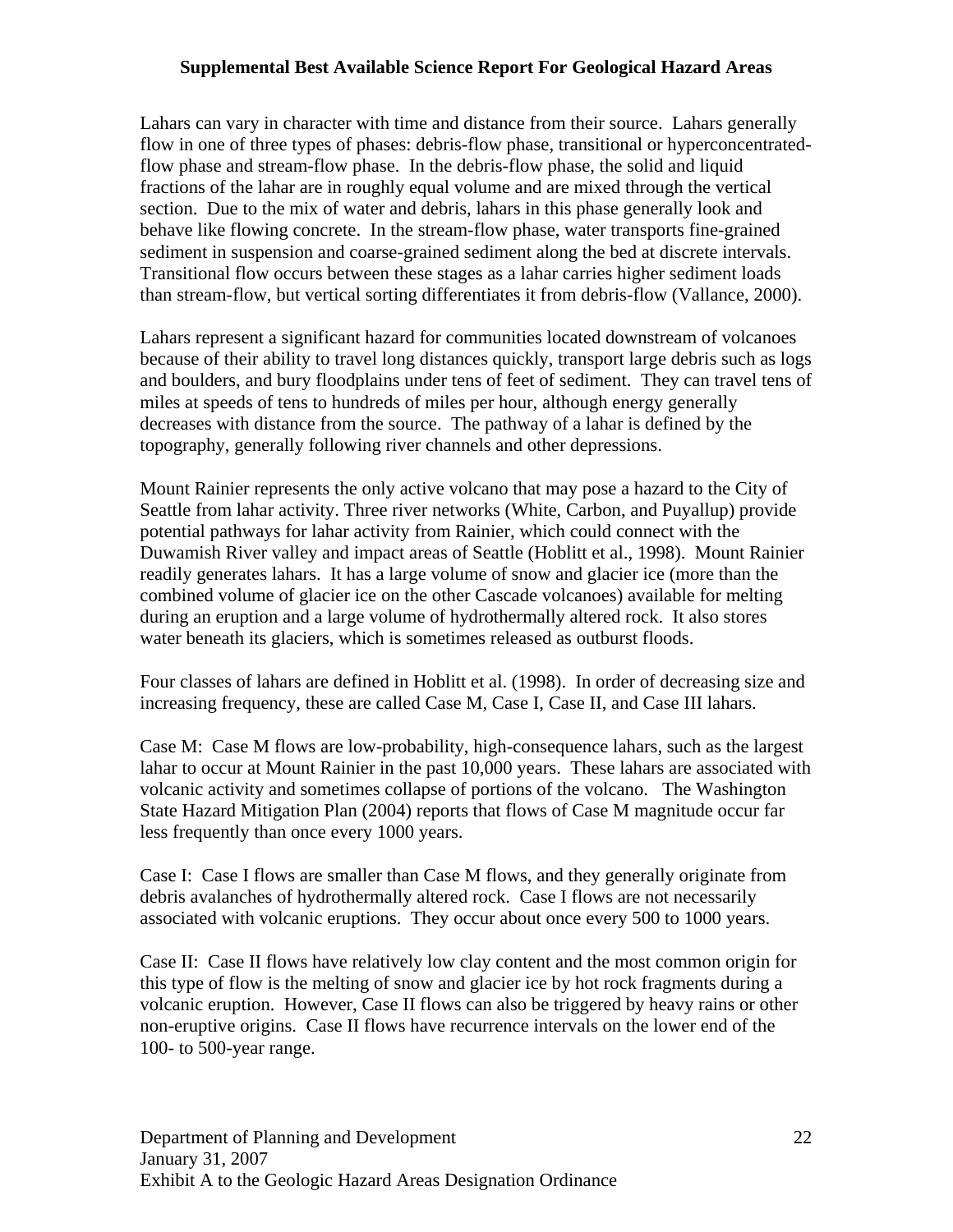Case III: Case III flows are relatively small but have recurrence intervals of 1 to 100 years. These types of flows are not triggered by volcanic eruptions. On Mount Rainier, they rarely move beyond the National Park boundary.

#### *Historic Records of Lahars on Mount Rainier*

The Mount Rainier volcano has produced 60 lahars of various sizes and numerous large lahars during the past 10,000 years that flowed down the White River as far as the site of the cities of Auburn and Kent. The most well-documented such flow is the Osceola Mudflow, which left deposits nearly as far north as the city of Renton approximately 5,700 years ago (Dragovich et al., 1994; Vallance and Scott, 1997). The Osceola Mudflow was at least 10 times larger than any other known lahar from Mount Rainier. Deposits from this event are estimated at  $0.89 \text{ mi}^3$  and covered an area of about 200 square miles in the Puget Sound lowlands (Hoblitt et al., 1998; Dragovich et al., 1994). Flows of the size of the Osceola Mudflow are termed Case M flows by Hoblitt et al. (1998).

Lahars that have occurred since the Osceola Mudflow played an important role in shaping the landscape in the Duwamish Valley. At the time of the Osceola Mudflow, the Duwamish Valley between Auburn and Seattle existed as an arm of Puget Sound. The Osceola Mudflow contributed to filling of that arm between Renton and Auburn. Since the Osceola Mudflow, at least four lahars from Mount Rainier either reached the Duwamish Valley or transported sediment that was then rapidly reworked and redeposited by post-lahar floods (Zehfuss, et al., 2003 and Zehfuss, 2005). As a result, a layer of lahar-derived sand and silt from post-Osceola events underlies much of the floor of the Duwamish Valley at Seattle to depths of up to 60 feet (Troost, 2007).

Other significant recent Mount Rainier lahars include:

- The Electron Mudflow which occurred about 600 years ago and produced an estimated 300 million cubic yards of debris. This event is considered to be characteristic of Case I lahars which have occurred on average about once every 500 to 1000 years during the last 5,600 years.
- In 1947 in Kautz Creek, at least four lahars were triggered by heavy rain and release of water stored within a glacier. These events deposited a total of about 50 million cubic yards of debris, though each individual flow of the 1947 sequence probably did not exceed 21 million cubic yards. The 1947 sequence of lahars is considered to be the most recent example of Case II lahars. For planning purposes, Case II flows are analogous to the 100-year flood commonly considered in engineering practice. The National Lahar, which occurred less than two thousand years ago and inundated the Nisqually River valley, is considered by Hoblitt et al. (1998) as a characteristic Case II flow for the purposes of identifying inundation areas.

#### *Effects of Lahars*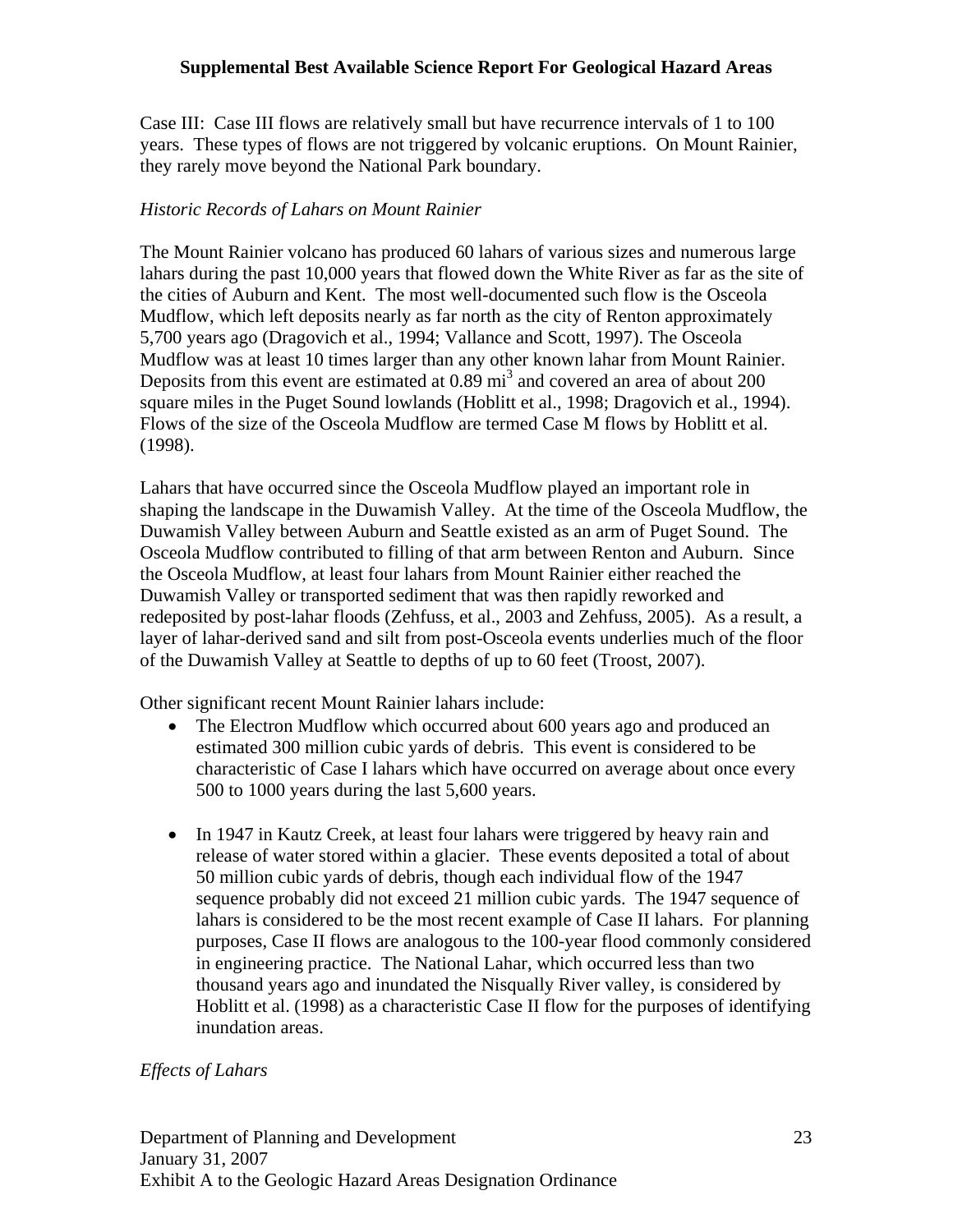The direct flow of a lahar contains tremendous energy that can easily destroy buildings and almost anything it its path. Buildings and valuable land may become partially or completely buried by the layers of debris. Lahars can also trap people in areas vulnerable to other volcanic hazards by destroying bridges and key roads or burying them in often hot and unstable debris.

Due to its significant distance from Mount Rainier and the long recurrence interval for Case M lahars, however, the City of Seattle is more likely to experience the impacts of post-lahar sedimentation than direct flow (Hoblitt et al., 1998). Post-lahar sedimentation can occur well beyond the direct pathway of a lahar as the water and sediment released by a lahar fill up river channels, reroute water courses, and raise river levels. Other secondary effects of a lahar include loss of storage at dams, destruction of existing dams or the creation of temporary sediment dams. These effects result in significant damage to infrastructure, but may also lead to additional flood events as dams burst or are unable to hold secondary flooding activities (Hoblitt et al., 1998).

The distance between Mount Rainier and the City of Seattle also creates a considerable delay between the formation of a lahar and its arrival in Seattle. A lahar originating in the Sunset Amphitheater at the top of the Puyallup Glacier is projected to reach Auburn about 96 minutes after the lahar warning system sounds an alarm and the warning time to Seattle would be even longer (Washington State Hazard Mitigation Plan, 2004). This time delay would give citizens time to evacuate the area provided that warning systems are in place.

## *Extent of Lahar Hazard Areas*

Hoblitt et al. (1998) maps an inundation zone for Case M lahars that reaches Harbor Island and surrounding areas via the Duwamish River.

Hoblitt et al. (1998) also maps potential areas at risk from Case I and Case II lahars. The City of Seattle is at significantly reduced risk of inundation from Case I lahars, and postlahar sedimentation is more probable. The Green River valley and the Duwamish River valley (including the City of Seattle) could be at significant risk to a Case II lahar and post-lahar sedimentation if one of two conditions occurs:

- (1) The available storage of Mud Mountain Reservoir is reduced significantly by a lahar or post-lahar sedimentation.
- (2) The profile of the lower White River valley south of Auburn is changed sufficiently by a lahar or post-lahar sedimentation to cause the White and Puyallup Rivers to drain northward into the Green and Duwamish River valleys.

Without one of these conditions, the City of Seattle's risk from Case II lahars is primarily from post-lahar sedimentation.